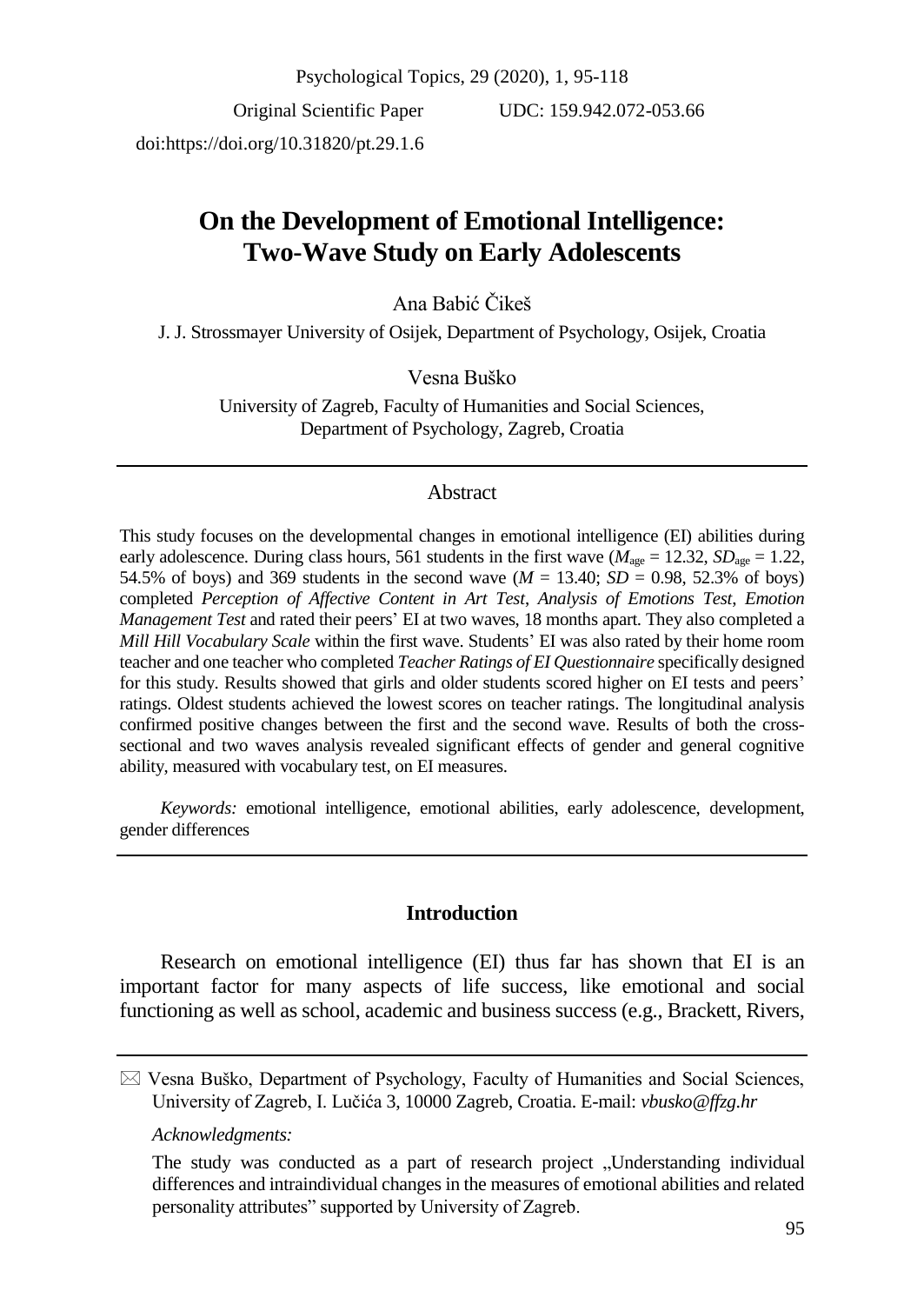& Salovey, 2011; Casale, Tella, & Fioravanti, 2013; Schutte & Loi, 2014; Zeidner & Matthews, 2016). According to EI theory, emotional abilities develop across the life span, and different external influences, like family context and school interventions, can foster their development (Mayer, Caruso, & Salovey, 2016). Knowledge about the courses and correlates of the development of emotional abilities is critical if we think of possibilities of EI growth by planned interventions. However, that knowledge is still deficient, especially when speaking of middle childhood and adolescent age groups (Costa & Faria, 2016).

The first EI conceptualization (Mayer & Salovey, 1997) suggests four levels of emotional abilities ranging from the simplest (i.e., Perception, appraisal, and expression of emotion, 1<sup>st</sup> level) to the most complex ones (i.e., Reflective regulation of emotions, 4<sup>th</sup> level). The model still dominates in the field of ability EI research, with some revisions being proposed recently (Mayer et al., 2016). Some new specific abilities were added to each of the initial levels and an idea that specific mental abilities should necessarily coincide with the specific problem-solving areas was abandoned. Following recently proposed Elfenbein and MacCanns (2017) revision, EI consists of six narrow abilities (emotion perception, emotion expression, emotion attention regulation, emotion understanding, emotion regulation of self, and emotion regulation of other) that converge to one general EI factor. Many abilities included in both of these models have been present in psychology research even before EI research occurred. Various empirical data, especially on the development of EI abilities, come from that previous research. The complexity of EI models and a lack of measures intended to measure EI abilities in young samples seem to impede the study of emotional abilities development in the context of EI models.

## **EI Development**

It is well documented that early childhood is a period of intensive development of emotions and emotional abilities, which continues over middle childhood and adolescence (Arterberry, Perry, Price, & Steimel, 2020; Bazhydai, Ivcevic, Brackett, & Widen, 2019; Burnett, Thompson, Bird, & Blakemore, 2010; Chaplin & Aldao, 2013). Adolescence is a period of large changes in physical, cognitive, social and emotional functioning. Thus, progress in emotional abilities is also expected to be noticed during that period. However, available empiric data do not provide clear evidence about the course of its development (Costa & Faria, 2016). Considering perception of emotions, research suggests that it improves throughout adolescence, with different developmental pathways for different emotions (Rodger, Vizioli, Ouyang, & Caldara, 2015; Thomas, De Bellis, Graham, & LaBar, 2007). Still, the dynamics of the development of abilities to perceive particular emotions differs across studies. The evidence on the development of the second level abilities, i.e., those related to emotional facilitation of thinking, is rather scarce (Saarni, 2000). A potential reason could be a lack of sound operationalisations as also suggested by Mayer et al. (2016). The advancement in the emotional understanding abilities during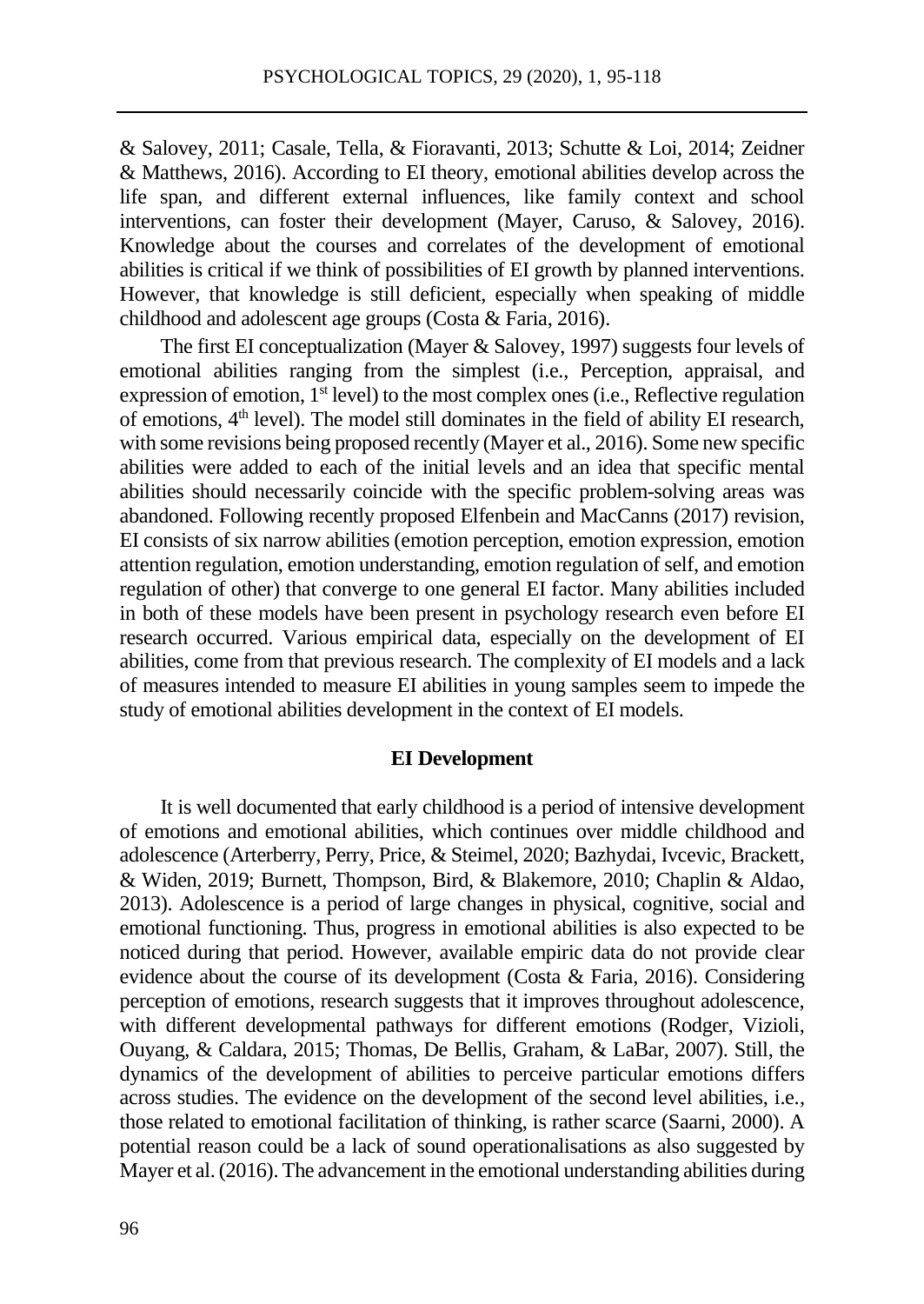adolescence is much better documented. It applies, for instance, to the understanding of basic, mixed, and ambivalent emotions (Burnett et al., 2010; Costa & Faria, 2016; Smrtnik Vitulić, 2009; Zajdel, Myerow Bloom, Fireman, & Larsen, 2013) and the awareness of social emotions (Burnett et al., 2010). Furthermore, emotion vocabulary generally improves in this period (Bazhydai et al., 2019) as well as the awareness of one's own emotional cycles (Mayer & Salovey, 1997).

Emotional regulation strategies also show to develop throughout adolescence (De France & Hollenstein, 2019; Demetriou, 2000), but the findings diverge between studies (Silk, Steinberg, & Morris, 2003; Zeman & Shipman, 1997; Zimmermann & Iwanski, 2014). Expressive suppression is thus considered to be a dysfunctional strategy and expected to decline during adolescence. Some data support this hypothesis (De France & Hollenstein, 2019; Gullone, Hughes, King, & Tonge, 2010) albeit others find no change in its usage (Sullivan, Helms, Kliever, & Goodman, 2010) or report on the opposite trend (Zimmermann & Iwanski, 2014). Furthermore, the strategy of reappraisal is expected to increase during adolescence. Some studies show that early adolescents use this strategy more often than late childhood children (Jaffe, Gullone, & Huges, 2010) and that its usage increases from adolescence to adult age (De France & Hollenstein, 2019; McRae et al., 2012). On the contrary, Gullone and associates (2010) found that older adolescents use it less than younger adolescents. Different strategies show different courses of development (Zimmermann & Iwanski, 2014) and their usage seem to vary depending on specific emotion involved (Zeman & Shipman, 1997).

There is considerable evidence showing that women are more successful than men in emotional abilities in different periods of life (e.g., Babić Čikeš & Buško, 2015; Bazhydai et al., 2019; Wright, Riedel, Sechrest, Lane, & Smith, 2018). However, these differences are generally small (e.g., Fischer, Kret, & Broekens, 2018; Salavera, Usan, & Jarie, 2017), or dependent on the type of emotion involved and the context of measurement (Chaplin & Aldao, 2013; Lawrence, Campbell, & Skuse, 2015). For example, when objective measures are used, girls show more of positive emotions, fear, sympathy, shame, contempt and interest while boys show more of anger and joy (Chaplin & Aldao, 2013). Emotions are also more expressed in line with gender stereotypes if a person is in a company of strangers or peers compared to situations when s/he is alone or with parents. Some research showed that gender differences are almost absent during infancy and become more pronounced with increasing age (Chaplin & Aldao, 2013; Zimmermann & Iwanski, 2014). The differences appear larger when abilities are measured by self- or other people reports than by objective measures (Chaplin & Aldao, 2013). Although the differences are to a certain extent related to the innate biological differences, like genetic differences and hormone differences in puberty (Domes et al., 2010), socialization effects also seem to be obvious (Chaplin & Aldao, 2013; Charbonneau & Nicol, 2002). Preschool children acquire emotional skills in the family or other preschool context by learning rule-based skills for emotion regulation, which are to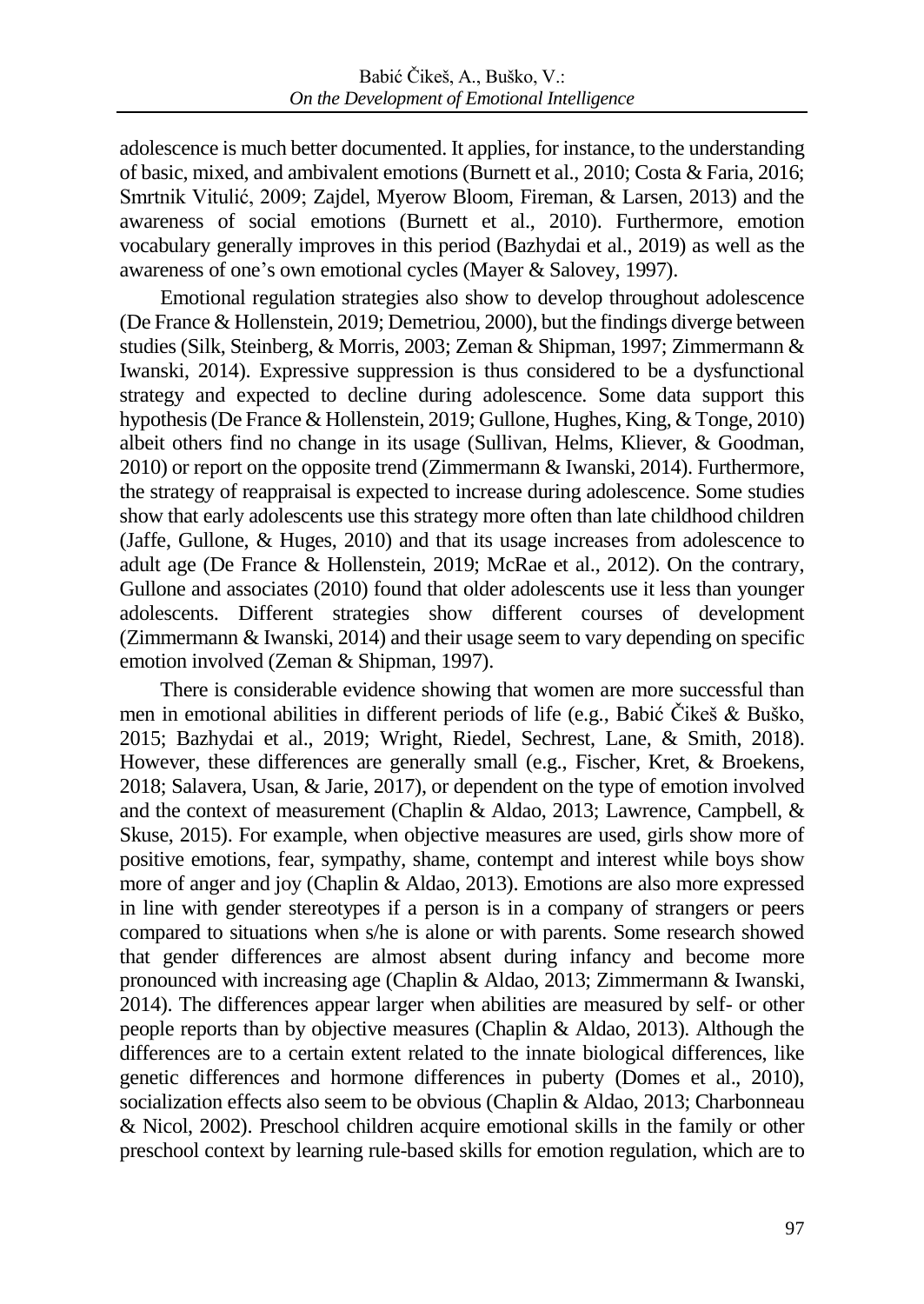some extent different for boys and girls. Older, school-age children, apparently use gender-specific knowledge about self as a social being to develop more sophisticated emotional skills (Zeidner, Matthews, Roberts, & MacCann, 2003).

Among important factors considered to contribute to the development of EI are general cognitive abilities. It is well known that cognitive and emotional development are interconnected (Labouvie-Vief, 2015). Also, research shows that EI tests significantly correlate with measures of general cognitive abilities (Evans, Hughes, & Steptoe-Warren, 2019; Kong, 2014) and verbal abilities (e.g., Gil-Olarte Márquez, Martin, & Brackett, 2006; Kong, 2014). Verbal and fluid intelligence, are shown to contribute to the development of emotion understanding in early childhood (Rodger et al., 2015), but there is a lack of data for later developmental periods.

The EI research on younger age groups is generally scarce (Billings, Downey, Lomas, Lloyd, & Stough, 2014) which particularly applies to studies of EI development within ability-based models. This lack of empirical evidence on younger ages can at least partly be attributed to the methodological demands of developmental research, as well as to shortage of EI measures for children and adolescents.

#### **Measuring EI in Younger Age Groups**

Different measures of EI abilities – ability tests vs. self-reports – show to converge only mildly, suggesting that they measure different constructs (ability vs. trait EI; Buchich & MacCann, 2019). A main disadvantage of self-reports as measures of own abilities is especially obvious in studies of children and adolescents because the development of their abilities has mostly not finished yet and thus they could have less insight into own abilities compared to adults (Billings at al., 2014).

In EI studies of children, usage of reports provided by persons close to examinees, such as teachers and parents, appears more appropriate (Buško & Babić Čikeš, 2013; Van Rooy, Viswesvaran, & Pluta, 2005). The advantage of other person's reports is access to information about the behaviour of target persons in everyday situations. Moreover, other reports can serve as a valuable source of validation data for EI performance measures. The main disadvantage of this approach is potentially questionable rater reliability. However, it can be attenuated by combining different observers' reports, training of observers' and providing clear and specific descriptions of behaviours in the report questionnaires. Not many EI tests exist for children and adolescents. In addition to *MSCEIT - Youth version* (Mayer, Salovey, & Caruso, 2005, in Rivers, Brackett, & Salovey, 2008), *Swinburne University Emotional Intelligence Test* - *Early Years* (*SUEIT - EY*; Billings et al., 2014) combines maximum performance tests with self-reports. Other tests that can be found in the literature typically measure just single abilities (Buško & Babić Čikeš, 2013; MacCann, Fogarty, Zeidner, & Roberts, 2011). One of the major problems in EI tests development refers to the answer keys as there is usually not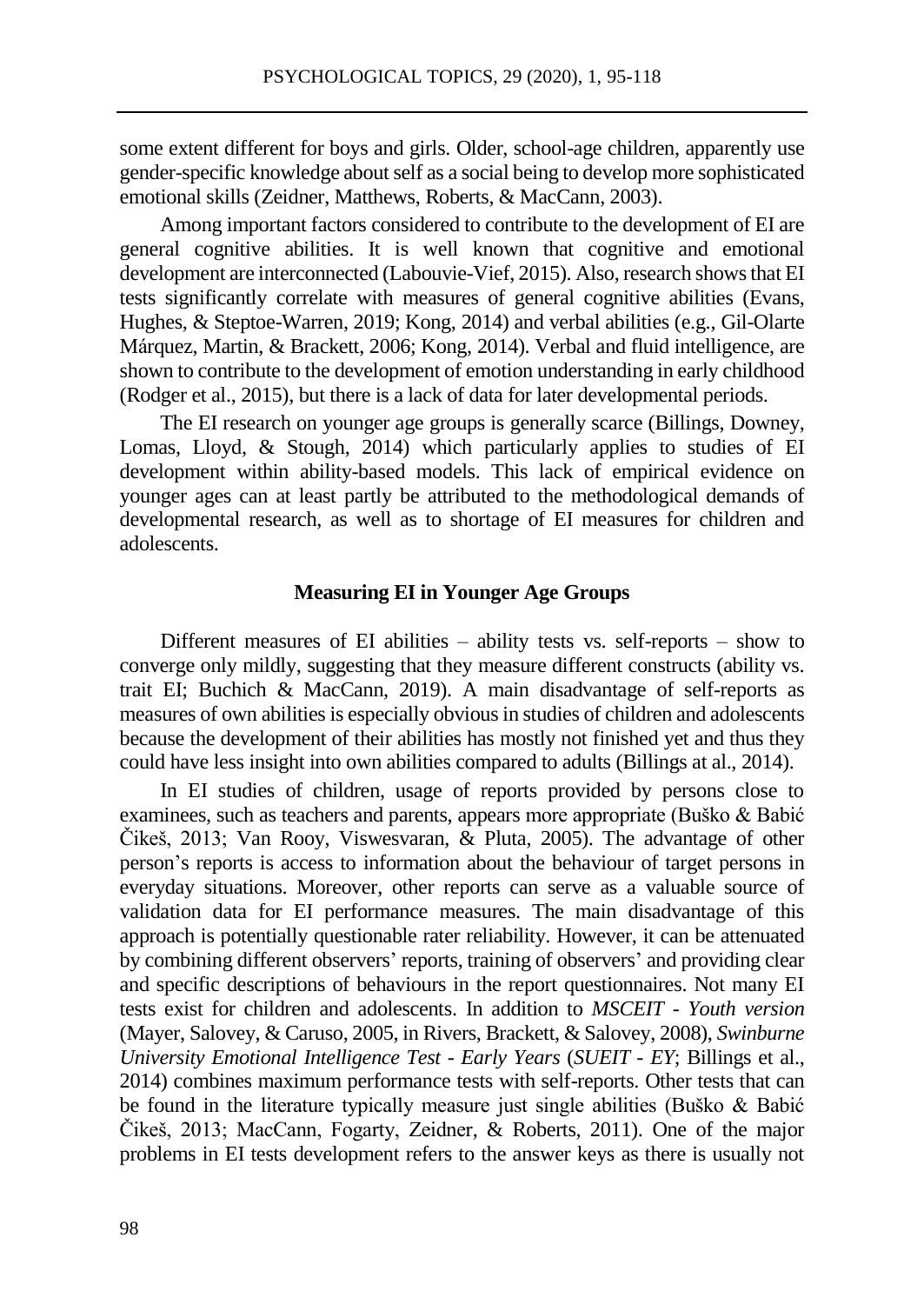only one correct response to an item or one algorithm for solving the problem (MacCann, Roberts, Matthews, & Zeidner, 2004; Petrides, Furnham, & Mavroveli, 2007). As far as studies of children and adolescents are concerned, expert scoring is undoubtedly preferable. Nevertheless, any of these EI assessment tools intended for children and adolescents call for more validity evidence. In this study we, therefore, used multiple operationalizations, including performance measures and other reports of specific EI branches.

#### **Aims of This Study**

Given rather deficient data on the development of EI in early adolescence, as well as lack of validity data of different methods for measuring EI ability on adolescent samples, this study aimed to compare age and gender effects on EI assessed by different sorts of measures, tests, peer and teacher reports. The second aim was to detect potential changes in EI between two waves 18 months apart, taking into account the role of cognitive abilities in EI development.

Having in mind the findings from different factor-analytic studies conducted under Mayer and Salovey's model, our study included the measures of the first (perception of emotions), third (understanding emotions), and fourth level (managing own and others emotions) abilities of their model (Buchich & MacCann, 2019; Fan, Jackson, Yang, Tang, & Zhang, 2010; Mayer et al., 2016; Roberts et al., 2006).

Following theoretical expectations, we hypothesized that scores on all EI measures would increase with age. Gender, age, and cognitive abilities were expected to contribute to the changes in EI scores, based on the evidence on gender differences in EI (e.g. Bazhydai et al., 2019; Brackett, Rivers, Shiffman, Lerner, & Salovey, 2006), correlations between emotional and general abilities (Evans et al., 2019; Gil-Olarte Márquez et al., 2006; Pardeller, Frajo-Apor, Kemmler, & Hofer, 2017; Van Rooy et al., 2005), and links between emotional and cognitive development (Labouvie-Vief, 2015; Oatley & Jenkins, 2003).

#### **Method**

#### **Procedure and Design**

This study is a part of a larger research project dealing with the issues of measurement in the area of cognitive and emotional abilities (see *Acknowledgments*). The analyses presented here are based on the project data collected in two waves, 18 months apart. This period was estimated as sufficiently long as to observe the hypothesized developmental changes as well as to avoid eventual retest effects. The data gathered just in the first wave included the measures of verbal abilities, and teacher and peer reports on EI abilities. The data on three ability-based EI measures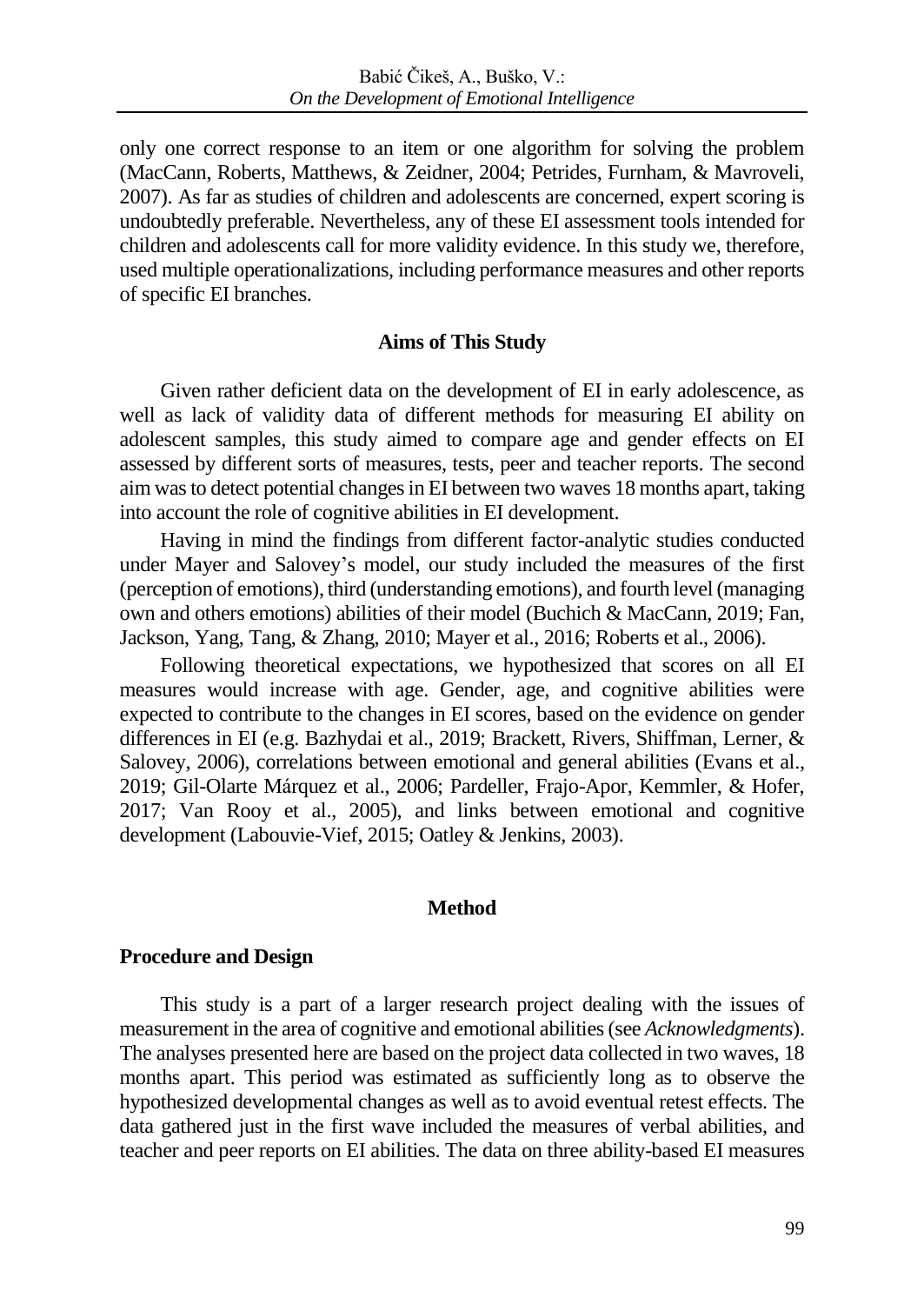were gathered in both waves. The timing for the data collection was negotiated and adjusted to the regular schedules and routines of the schools. Thus, the period between the two waves that this study refers to, covers two school years, from the second month of the first school year (October) until the eighth month of the second school year (April). Headmasters', teachers' and parents' informed consents were gathered before the start of the data collection. Only children who obtained parents' consent participated in the study. Children were informed by investigators about the aims of investigation, confidentiality and their right to give up at any moment. Participants completed the instruments during school classes (two 45 minutes' classes in the first and one 45 minutes' class in the second wave). Having in mind participants' motivation and possible effects of fatigue, instruments were ordered as follows: *The Mill Hill Vocabulary Scale, Emotion Management Test* (*TUE*), *Emotion Analysis Test* (*TAE*), *Perception of Affective Content in Art Test* (*TOES*), *Peers' Reports Questionnaire (PR*). Teachers filled out questionnaires (TR) after their classes.

# **Participants**

In the first wave, 561 primary-school students aged 10 to 15 ( $M = 12.33$ ;  $SD =$ 1.22) participated in the study. The students were attending higher grades ( $5<sup>th</sup>$ ,  $6<sup>th</sup>$ ,  $7<sup>th</sup>$ and  $8<sup>th</sup>$ ) of two primary schools in Croatia (convenient sample). The first wave sample consists of 54.5% of male and 45.5% of female participants. There were no gender differences between cohorts ( $\chi^2(3) = 2.55$ ,  $p > .05$ ) and no age differences between boys and girls  $(t(559) = 1.37, p > .05)$ .

A total of  $N = 369$  six, seven and eight graders ( $M = 13.40$ ;  $SD = 0.98$ ) who attended the fifth, sixth and seventh grade in the first wave participated in the second wave. One hundred and fifty-six students who attended the eighth grade in the first wave did not participate in the second part of the study as they were no longer primary school students. Thus, 65.78% of the beginning total sample or 91.11% of the three cohorts covered by the whole study, took part in the second wave of the study. There were no gender differences between the second wave cohorts  $(\chi^2(2) =$ 3.44,  $p > .05$ ) and no age differences between boys and girls  $(t(367) = 1.82, p > .05)$ . We tested the differences on key study variables between students who participated in the second part of the study and those who did not. It was shown that students who did not participate in the second wave ranked somewhat lower on the *Mill Hill Vocabulary Scale* ( $t(559) = 2.50, p < .05$ ), as well as in the TOES ( $t(559) = 2.37, p <$ .05), TAE  $(t(559) = 2.43, p < .05)$  and peer ratings of understanding emotions  $(t(559)$  $= 2.10, p < .05$ ). The differences were taken into account in the interpretation of the results of longitudinal analyses.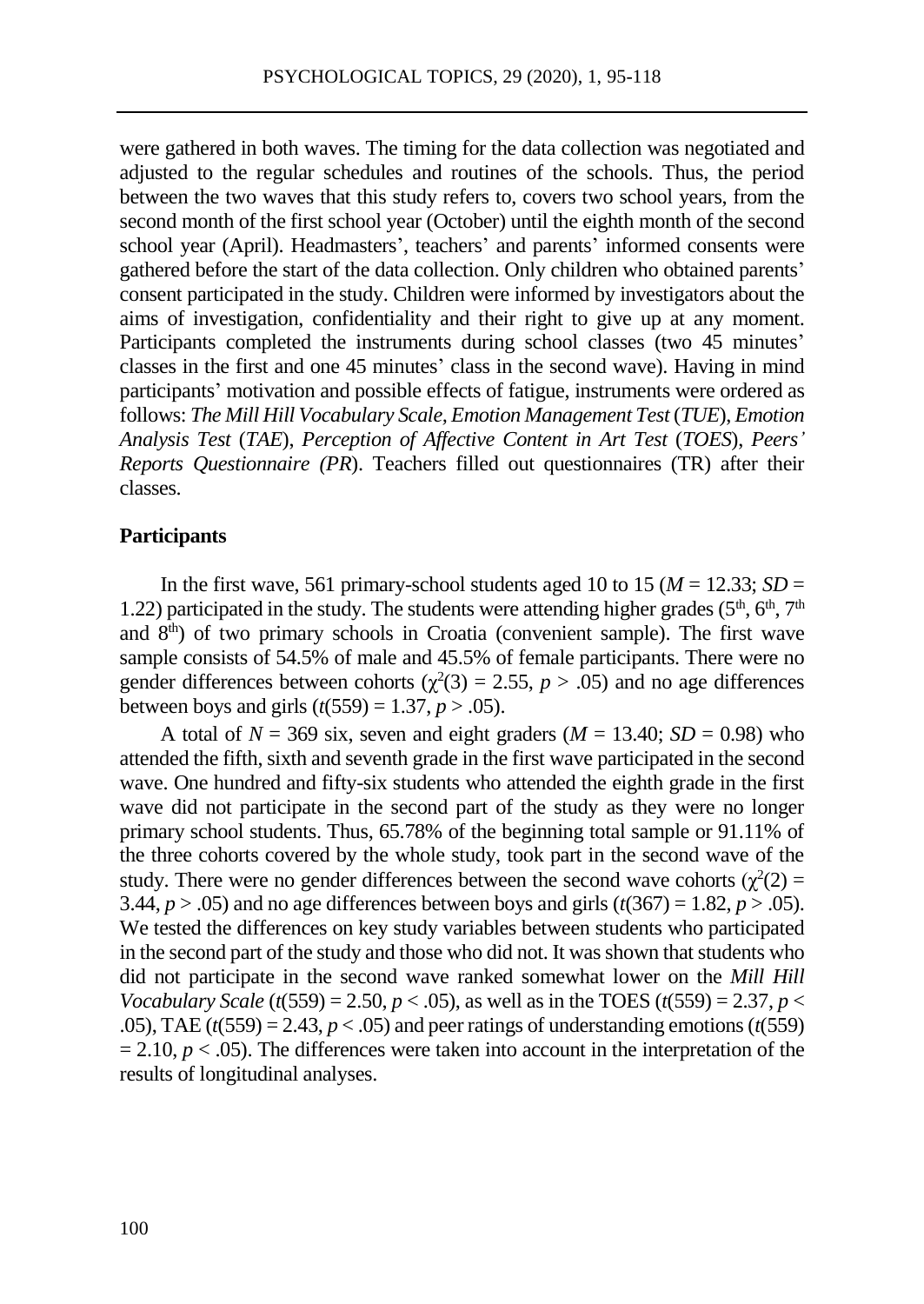# **Instruments**

*The Mill Hill Vocabulary Scale* (Revision; Raven, Court, & Raven, 1988, cited in Križan & Matešić, 2001) was used as a measure of general cognitive capacity intended for early adolescents. Two parallel test forms composed of 32 multiplechoice items and 32 open-ended items were administered. Total score is the sum of correct answers given in all tasks. Cronbach alpha coefficients for all instruments are presented in Table 1.

*Perception of Affective Content in Art Test* (*TOES*; Takšić, Arar, & Molander, 2004) was used to assess the ability to perceive emotions. Two images (paintings of abstract motives) along with accompanying descriptions of emotions were administered in this study, one showing positive and the other one negative emotion. The participants were asked to assess the degree of presence of each of the 20 descriptors of emotional states in the images and to rate them on a scale from 0 (*not at all present*) to 4 (*fully present*). The test is scored so that the participants**'** answers to particular items were subtracted from the average expert ratings (3 art therapists and 9 art teachers). The overall score is calculated as the sum of the differences between the participant**'**s ratings and the average expert ratings on specific descriptors. In addition, this sum was subtracted from 100 so that higher overall test scores reflected higher abilities to perceive emotions. Internal consistency of this test in the previous investigation on the adolescent sample was  $\alpha = .83$  (Babić Čikeš & Buško, 2012) with a similar value obtained for the present sample (Table 1).

*Analysis of Emotions Test* (*TAE*; Kulenović, Balenović, & Buško, 2000) is intended to measure the ability to understand emotions. A 32-item version of the test was administered where participants were asked to recognize the emotions that a particular complex emotional state consisted of. For each emotion there are five possible answers (a combination of two emotions), with only one correct. The test is scored according to expert criteria, and the total score is the sum of correct answers to all items.

The test showed reasonable validity and reliability indices in previous uses on early adolescent samples ( $\alpha$  = .74; Babić Čikeš & Buško, 2012, 2015). Internal consistency of scores obtained on the present sample is satisfactory (Table 1).

*Emotion Management Test* (*TUE*; Buško & Babić Čikeš, 2013) is designed to assess the abilities to regulate own and others' emotions in early adolescents. It consists of descriptions of situations in which different emotions appear and four possible behavioural answers offered for each of these situations. The task of the participants is to assess the extent to which each of the suggested options is useful in mitigating the negative or maintaining the positive emotions in the situation described on a 5-point scale (1 = *totally useless*, 5 = *very useful*). The accuracy of the answers is determined by the expert criteria where the correct answer is awarded 2, the adjacent answer 1, and others 0 points. The total score is the sum of points in individual items. In this study, a test version composed of 13 situations and 52 items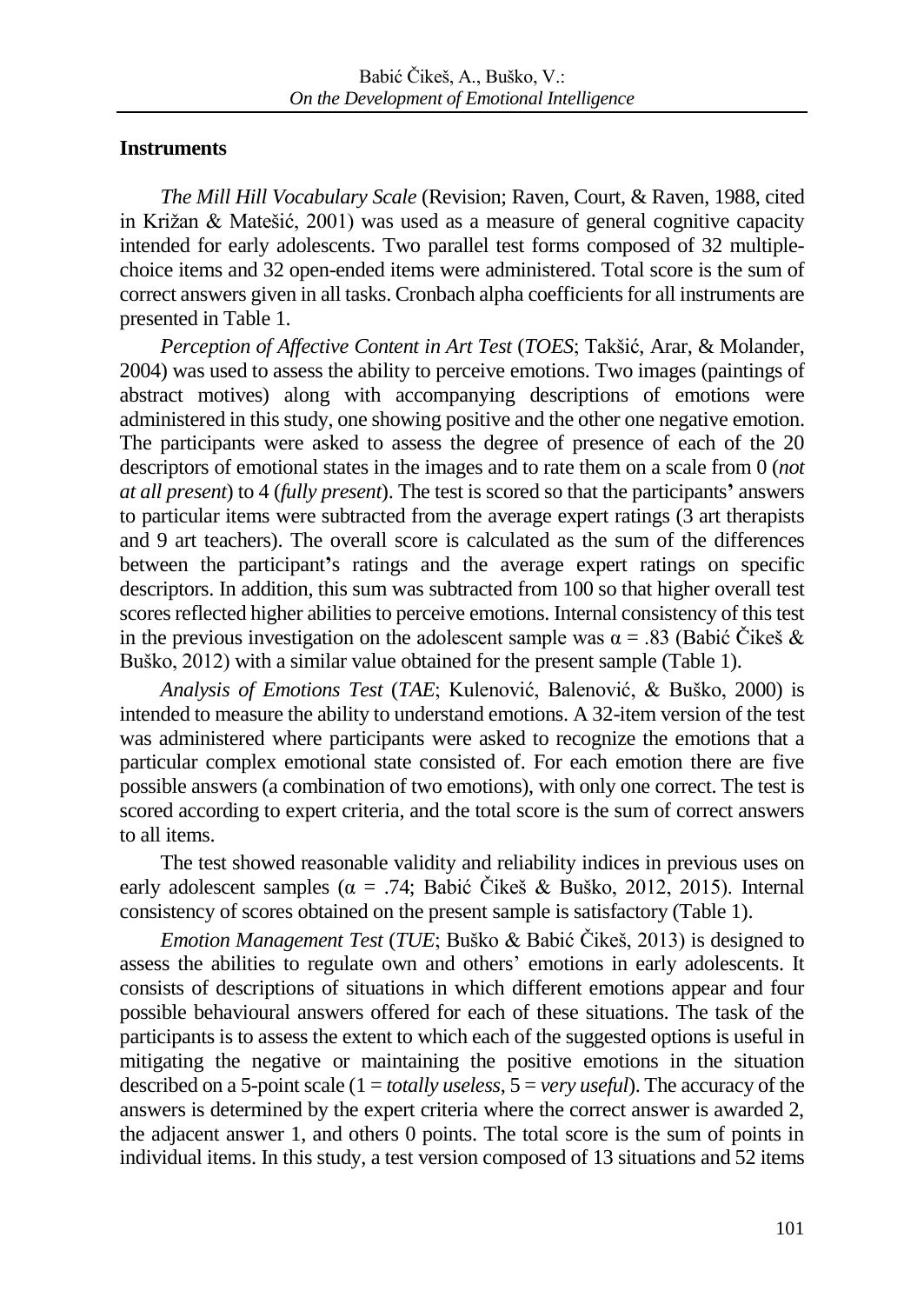was administered. Five situations relate to managing own emotions and remaining eight situations to managing emotions of other persons. The emotions of fear, sadness, disappointment, anger, jealousy, happiness and pride were included.

Lower reliability of this test especially in the first wave (Table 1) could be due in part to the complexity of emotion management ability that makes its measurement rather difficult. Internal consistency of other tests intended to measure emotion management was also found lower compared to measures of other branches of EI (Austin, 2010; Côté, Lopes, Salovey, & Miners, 2010). Increase in the alpha coefficient in the second wave suggests that age interval of participants could also affect the reliability of this test.

*Peer ratings of EI* were collected using the nominations method (Papić & Kulenović, 2003). Participants were asked to nominate three students being, in their opinion, the best and three being the worst in class in a particular EI ability, respectively. The assessed abilities were: recognizing other people's feelings, expressing emotions in words, and controlling one's emotions. Total scores were calculated as the difference between the number of positive and negative selections for each ability. To avoid the scores of negative sign, a constant of 20 was added to each overall score.

*Teacher Ratings of EI Questionnaire* is applied for the first time in this investigation. It was constructed to measure EI abilities following Mayer and Salovey's model. It is composed of a total of 12 statements, 3 per assessment of each EI ability level (perception of emotions, understanding of emotions, managing own and others emotions). On the Likert-type 5-point scale (1 = *completely inaccurate*, 5 = *completely accurate*) teachers rated the extent to which each statement applied to each student. Each student was rated by two raters – the class teacher and the home room teacher. Each of 31 teachers completed the questionnaires for 26 students on average (Min = 9; Max = 46). The total score for each EI ability was calculated as the average rating by two teachers. The internal consistency measures of the subscales of these questionnaires are given in Table 1.

#### **Results**

Main descriptive statistics of variables in both waves are shown in Table 1.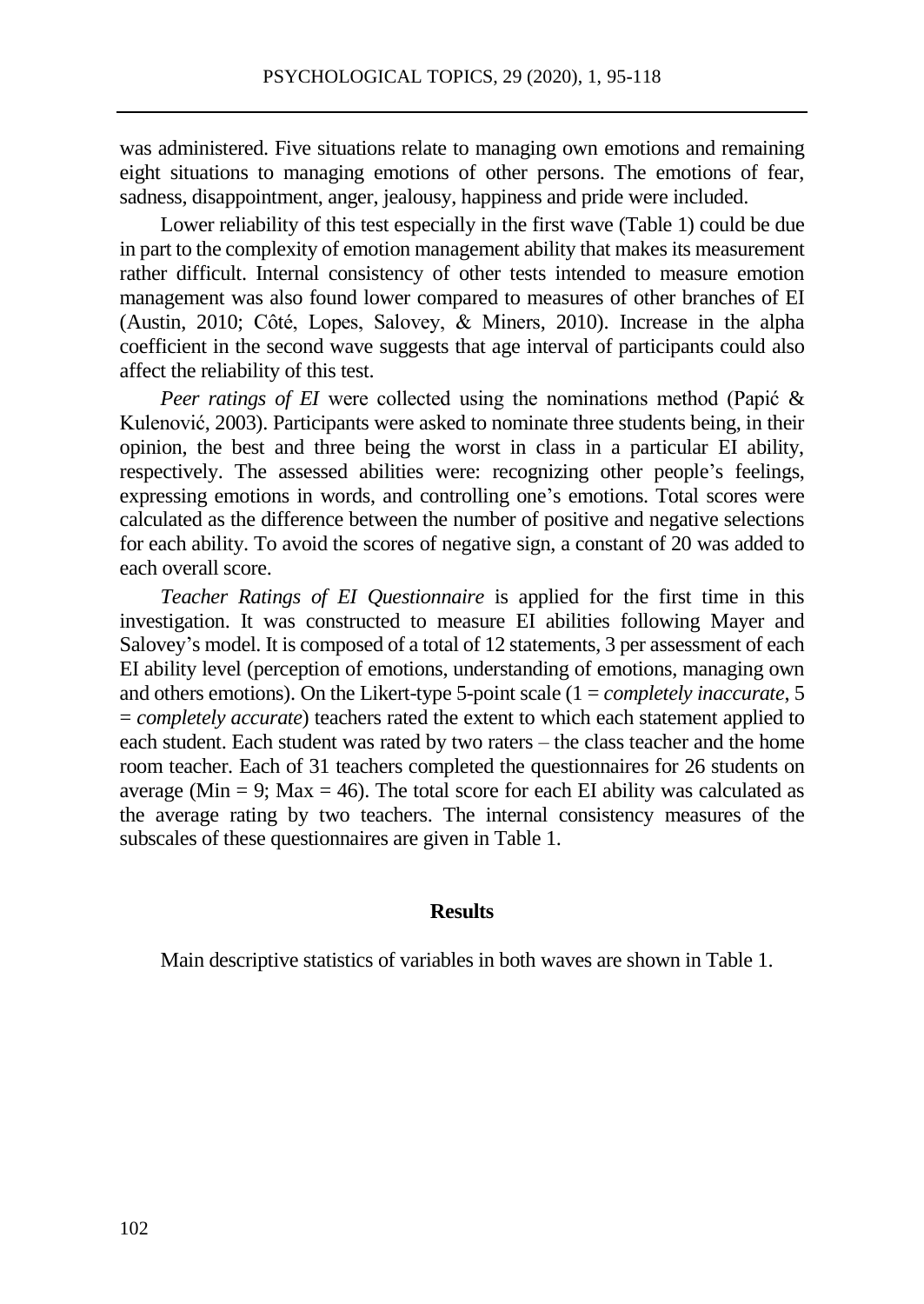Table 1

*Descriptive Statistics and Internal Consistency Measures (*α*) of Variables Applied in the Two Measurement Points* ( $N_1 = 561$ ;  $N_2 = 369$ )

|                   |     |      |       |       |           |           | <b>Skewness</b> |      | Kurtosis |      |     |
|-------------------|-----|------|-------|-------|-----------|-----------|-----------------|------|----------|------|-----|
|                   | N   | Min  | Max   | M     | <b>SD</b> | $K-S$     | value           | S.E. | value    | S.E. | α   |
| 1. point          |     |      |       |       |           |           |                 |      |          |      |     |
| The Mill Hill     |     |      |       |       |           |           |                 |      |          |      |     |
| Vocabulary        | 561 | 8    | 61    | 35.89 | 10.52     | 0.93      | $-0.06$         | 0.10 | $-0.49$  | 0.21 | .90 |
| Scale             |     |      |       |       |           |           |                 |      |          |      |     |
| Perception of     |     |      |       |       |           |           |                 |      |          |      |     |
| affective content | 561 | 5.89 | 75.06 | 52.00 | 11.58     | $1.54*$   | $-0.72$         | 0.10 | 0.66     | 0.21 | .84 |
| in art test       |     |      |       |       |           |           |                 |      |          |      |     |
| (TOES)            |     |      |       |       |           |           |                 |      |          |      |     |
| Emotional         |     |      |       |       |           |           |                 |      |          |      |     |
| analysis test     | 561 | 3    | 29    | 16.20 | 5.10      | $1.55^*$  | $-0.22$         | 0.10 | $-0.41$  | 0.21 | .76 |
| (TAE)             |     |      |       |       |           |           |                 |      |          |      |     |
| Emotion           |     |      |       |       |           |           |                 |      |          |      |     |
| management        | 561 | 21   | 76    | 55.43 | 8.59      | $1.53*$   | $-0.51$         | 0.10 | 0.50     | 0.21 | .66 |
| test (TUE)        |     |      |       |       |           |           |                 |      |          |      |     |
| Peer ratings of   |     |      |       |       |           |           |                 |      |          |      |     |
| perception of     | 561 | 7    | 35    | 20.16 | 3.94      | $2.67***$ | 0.26            | 0.10 | 1.25     | 0.21 |     |
| emotions          |     |      |       |       |           |           |                 |      |          |      |     |
| Peer ratings of   |     |      |       |       |           |           |                 |      |          |      |     |
| understanding     | 561 | 3    | 35    | 20.22 | 4.04      | $2.29***$ | $-0.27$         | 0.10 | 1.64     | 0.21 |     |
| of emotions       |     |      |       |       |           |           |                 |      |          |      |     |
| Peer ratings of   |     |      |       |       |           |           |                 |      |          |      |     |
| managing of       | 561 | 6    | 33    | 20.13 | 3.50      | $2.07***$ | $-0.32$         | 0.10 | 1.48     | 0.21 |     |
| emotions          |     |      |       |       |           |           |                 |      |          |      |     |
| Teacher ratings   |     |      |       |       |           |           |                 |      |          |      |     |
| of perception of  | 517 | 5    | 15    | 10.97 | 1.99      | $1.93**$  | $-0.21$         | 0.11 | $-0.48$  | 0.21 | .82 |
| emotions          |     |      |       |       |           |           |                 |      |          |      |     |
| Teacher ratings   |     |      |       |       |           |           |                 |      |          |      |     |
| of understanding  | 517 | 4    | 15    | 11.39 | 2.033     | $1.73***$ | $-0.26$         | 0.11 | $-0.42$  | 0.21 | .85 |
| of emotions       |     |      |       |       |           |           |                 |      |          |      |     |
| Teacher ratings   |     |      |       |       |           |           |                 |      |          |      |     |
| of managing of    | 517 | 4    | 15    | 10.90 | 1.916     | $2.02***$ | $-0.34$         | 0.11 | $-0.01$  | 0.21 | .78 |
| emotions          |     |      |       |       |           |           |                 |      |          |      |     |
| 2. point          |     |      |       |       |           |           |                 |      |          |      |     |
| Perception of     |     |      |       |       |           |           |                 |      |          |      |     |
| affective content | 367 |      |       |       |           |           |                 |      |          |      | .82 |
| in art test       |     | 7.77 | 77.81 | 52.35 | 11.072    | 1.03      | $-0.66$         | 0.13 | 0.61     | 0.25 |     |
| (TOES)            |     |      |       |       |           |           |                 |      |          |      |     |
| Emotional         |     |      |       |       |           |           |                 |      |          |      |     |
| analysis test     | 369 | 1    | 29    | 16.98 | 5.520     | $1.91***$ | $-0.32$         | 0.13 | $-0.57$  | 0.25 | .80 |
| (TAE)             |     |      |       |       |           |           |                 |      |          |      |     |
| Emotion           |     |      |       |       |           |           |                 |      |          |      |     |
| management        | 369 | 16   | 78    | 56.46 | 10.517    | $2.19***$ | $-1.05$         | 0.13 | 1.37     | 0.25 | .77 |
| test (TUE)        |     |      |       |       |           |           |                 |      |          |      |     |

*Note.* K-S = Kolmogorov-Smirnov test values; *S.E.* = standard error;  $p^*$   $> 0.05$ ;  $p^*$   $> 0.01$ ;  $p^*$   $> 0.001$ .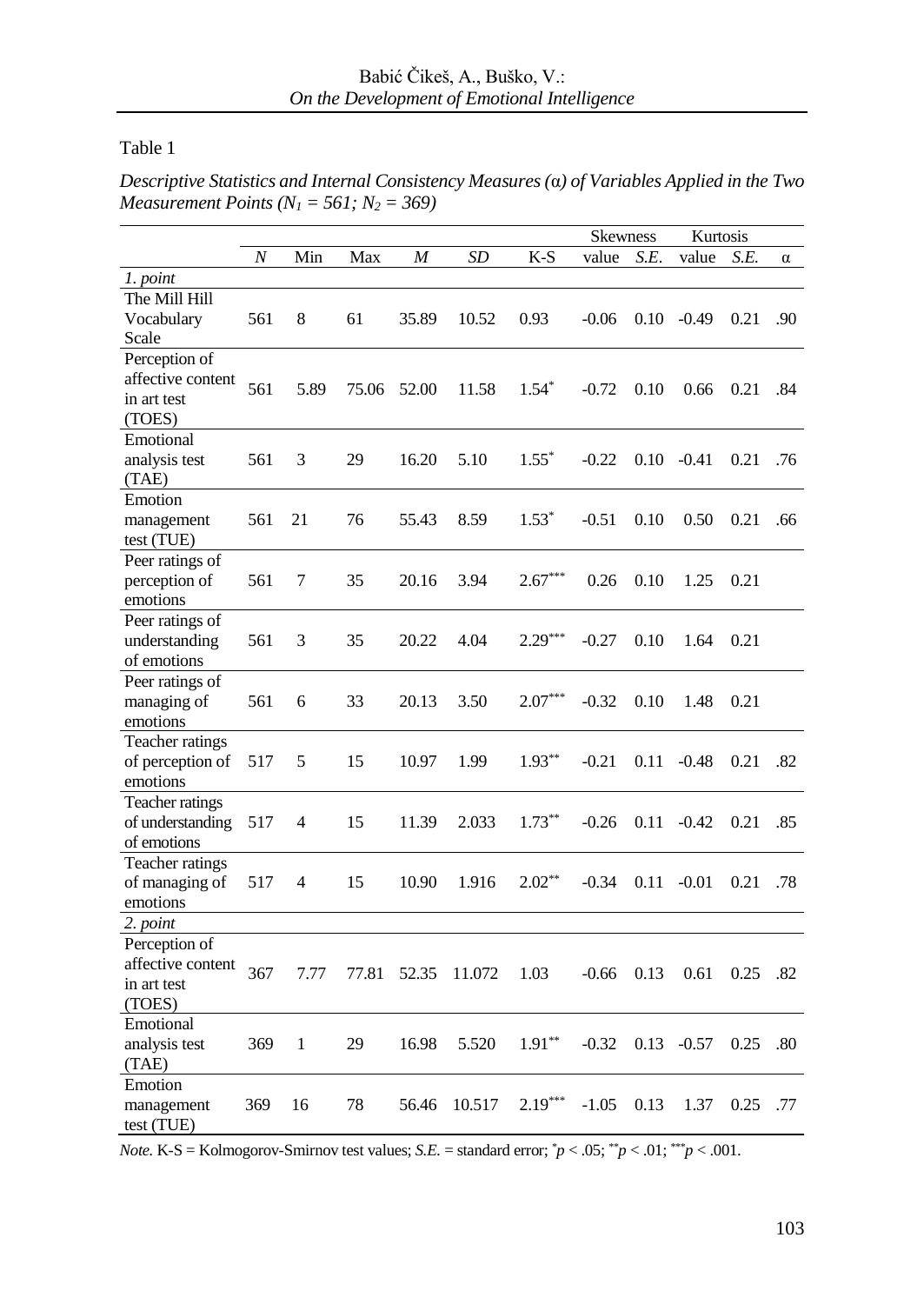Although distributions of the majority of variables departed to some extent from normality, the indices of asymmetry and kurtosis varied within acceptable range which, along with the reasonably large sample size  $(N_1 = 561; N_2 = 369)$  and a comparable number of participants in different groups, made the implementation of planned data analyses justified.

# **Age and Gender Differences in Scores on EI Measures**

To test the differences in scores on EI measures among students of different grades ( $5<sup>th</sup>$  to  $8<sup>th</sup>$  grade) and gender, a multivariate analysis of covariance ( $2 \times 4$ ) was conducted on the first wave data. The scores on the *Mill Hill Vocabulary Scale* were entered as a covariate into analysis to control for the linear effects of general cognitive abilities on the observed differences. Means and standard deviations of EI measures for groups defined by grade and gender are shown in Table 2.

Table 2

*Means and Standard Deviations of EI Measures for Groups Defined by Grade and Gender (1st Time Point)*

|                     | Grade  |                  | 5th   | 6th              |       | 7th              |       | 8th              |       |
|---------------------|--------|------------------|-------|------------------|-------|------------------|-------|------------------|-------|
| The test            | Gender | $\boldsymbol{M}$ | SD    | $\boldsymbol{M}$ | SD    | $\boldsymbol{M}$ | SD    | $\boldsymbol{M}$ | SD    |
|                     | M      | 47.71            | 12.64 | 49.53            | 12.14 | 50.21            | 11.63 | 52.13            | 11.77 |
| <b>TOES</b>         | F      | 49.71            | 11.59 | 52.10            | 10.88 | 56.58            | 9.86  | 56.53            | 9.96  |
|                     | T      | 48.71            | 12.12 | 50.72            | 11.59 | 52.81            | 11.35 | 54.13            | 10.58 |
|                     | M      | 11.94            | 4.31  | 11.79            | 4.07  | 13.84            | 4.74  | 14.06            | 4.60  |
| <b>TAE</b>          | F      | 13.03            | 4.21  | 13.80            | 3.82  | 16.36            | 4.56  | 17.87            | 3.59  |
|                     | T      | 12.48            | 4.28  | 12.72            | 4.07  | 14.87            | 4.82  | 15.79            | 4.58  |
|                     | M      | 53.68            | 7.99  | 51.37            | 9.11  | 53.29            | 9.53  | 52.72            | 7.96  |
| <b>TUE</b>          | F      | 56.36            | 8.12  | 59.06            | 6.70  | 58.48            | 7.82  | 60.15            | 7.77  |
|                     | T      | 55.02            | 8.14  | 54.95            | 8.92  | 55.41            | 9.21  | 56.10            | 8.68  |
| PR of perception    | M      | 18.92            | 2.89  | 18.44            | 2.79  | 18.65            | 3.68  | 18.55            | 3.35  |
|                     | F      | 21.29            | 3.60  | 21.57            | 3.46  | 22.42            | 4.47  | 22.58            | 4.00  |
|                     | T      | 20.11            | 3.46  | 19.90            | 3.48  | 20.19            | 4.42  | 20.38            | 4.16  |
|                     | М      | 18.79            | 3.74  | 18.63            | 3.17  | 18.75            | 4.44  | 18.69            | 3.59  |
| PR of               | F      | 21.80            | 3.21  | 21.70            | 3.61  | 22.14            | 3.98  | 22.34            | 3.49  |
| understanding       | T      | 20.30            | 3.39  | 20.06            | 3.71  | 20.13            | 4.56  | 20.35            | 3.98  |
|                     | M      | 19.55            | 2.69  | 19.19            | 3.38  | 19.58            | 4.02  | 19.49            | 3.22  |
| PR of managing      | F      | 20.88            | 3.26  | 21.00            | 3.14  | 21.11            | 3.25  | 20.76            | 4.05  |
|                     | T      | 20.21            | 3.05  | 20.03            | 3.38  | 20.20            | 3.79  | 20.07            | 3.67  |
|                     | M      | 10.54            | 2.19  | 10.23            | 1.51  | 10.77            | 2.03  | 9.64             | 1.72  |
| TR of<br>perception | F      | 11.80            | 1.54  | 12.07            | 1.51  | 11.84            | 1.91  | 11.46            | 2.02  |
|                     | T      | 11.17            | 1.99  | 11.09            | 1.77  | 11.17            | 2.05  | 10.47            | 2.06  |
|                     | M      | 10.95            | 2.11  | 10.76            | 1.61  | 11.30            | 2.08  | 9.98             | 1.90  |
| TR of               | F      | 12.11            | 1.76  | 12.23            | 1.51  | 12.57            | 1.90  | 11.86            | 1.93  |
| understanding       | T      | 11.53            | 2.02  | 11.44            | 1.72  | 11.77            | 2.10  | 10.84            | 2.13  |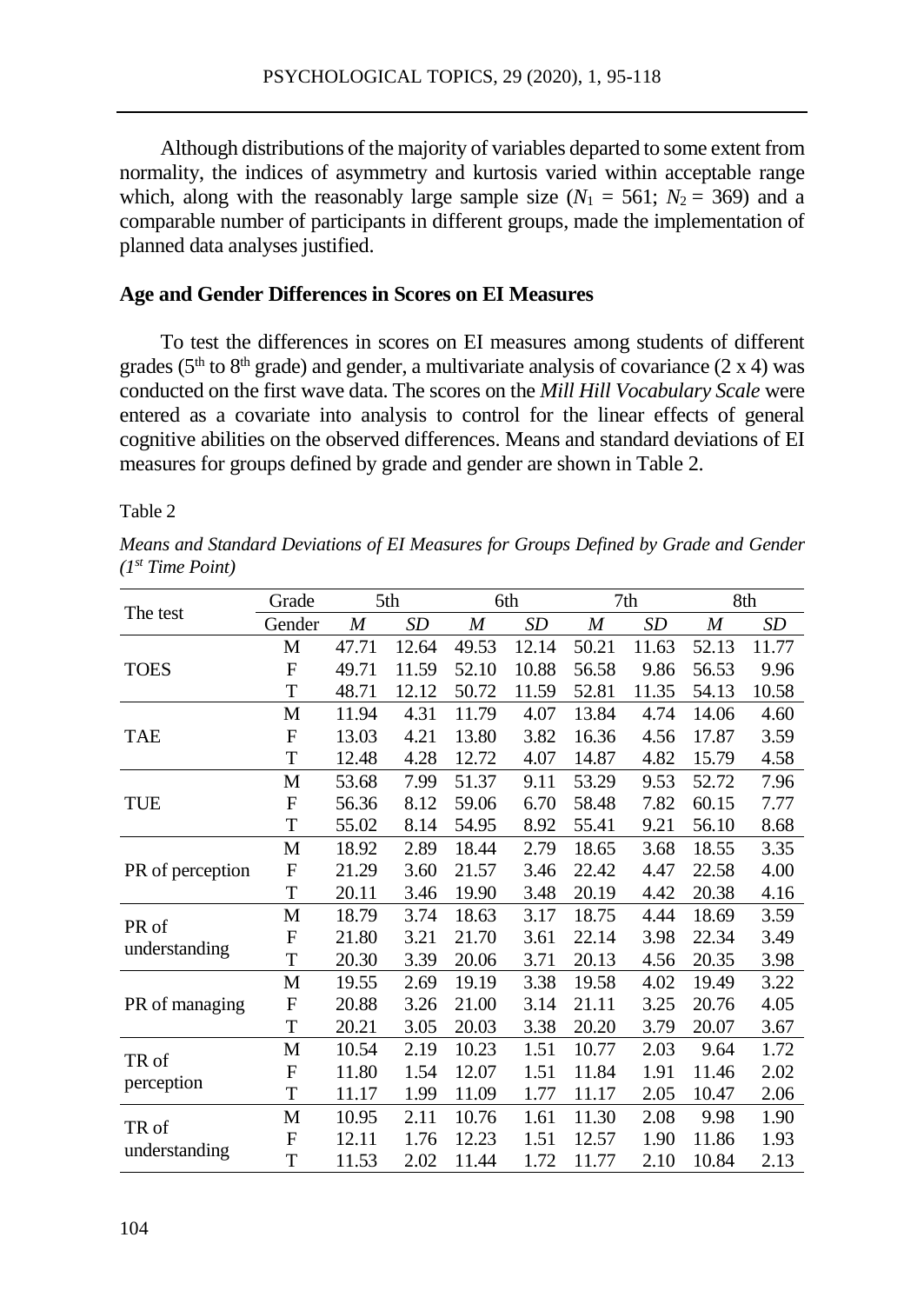Babić Čikeš, A., Buško, V.: *On the Development of Emotional Intelligence*

|                | Grade  | 5th   |       | 6th        |      |            | 7th  | 8th     |      |
|----------------|--------|-------|-------|------------|------|------------|------|---------|------|
| The test       | Gender | M     | SD    | M          | SD   | M          | SD   | M       | SD   |
| TR of managing | М      | 10.73 |       | 2.06 10.31 |      | 1.82 10.59 | 2.17 | 9.94    | 1.73 |
|                | F      | 11.48 |       | 1.48 11.87 |      | 1.49 11.76 | 1.80 | - 11.10 | 1.73 |
|                |        | 11 11 | 1.83. | 11.03      | 1.84 | 11.03      | 2.11 | 10.47   | 1.82 |

*Note.* TOES = Perception of Affective Content in Art Test; TAE = Emotion Analysis Test; TUE = Emotion Management Test; PR = Peer ratings of perception, understanding and managing emotions; TR  $=$  Teacher ratings of perception, understanding and managing emotions; T  $=$  total sample size.

The analysis showed significant main effects of both, gender, *F*(9, 500) = 13.79,  $p < .001$ , Wilks'  $\lambda = .80$ , partial  $\varepsilon^2 = .20$ , and classes,  $F(27, 1460.90) = 3.63$ ,  $p < .001$ , Wilks'  $\lambda = .83$ , partial  $\varepsilon^2 = .06$ . Covariate's effect proved significant too,  $F(9, 500) =$ 51.17,  $p < .001$ , Wilks'  $\lambda = .52$ , partial  $\varepsilon^2 = .48$ , whereas the gender x age interaction was not found statistically significant,  $F(27, 1460.90) = 1.26$ ,  $p > .05$ , Wilks'  $\lambda = .94$ , partial  $\varepsilon^2 = .02$ .

Following the outcomes of the multivariate tests, two discriminant analyses were performed using the same nine discriminant variables (EI tests, peer and teacher ratings of EI abilities) and groups defined by gender and cohorts of students, respectively. The first analysis yielded significant discriminant function showing that around 24% of the overall variance can be attributed to gender differences (Table 3).

Table 3

*Significance Test, Eigenvalue* (λ)*, Wilks' , and Canonical Correlation of Discriminant Function for Groups Defined by Gender*

| Function | Canonical<br>correlation | Eigenvalue | Wilks' | ™i-<br>Square | df | Sig. |
|----------|--------------------------|------------|--------|---------------|----|------|
|          | .49                      |            | .76    | 138.43        |    | 000  |

*Note. df* = degrees of freedom; Sig. = significance of Chi-Square Test.

Majority of performance and rating EI measures contributed to the meaning of derived function, with an emphasis on peer and teacher ratings of perceiving and understanding emotions (Table 4).

The values of group centroids showed that girls scored somewhat higher  $(C_F =$ 0.62) than boys  $(C_M = -0.50)$  on the derived discriminant function. A posteriori classification data also spoke of rather modest albeit significant intergroup differences based on the performed multivariate test (69.62% accurately classified cases).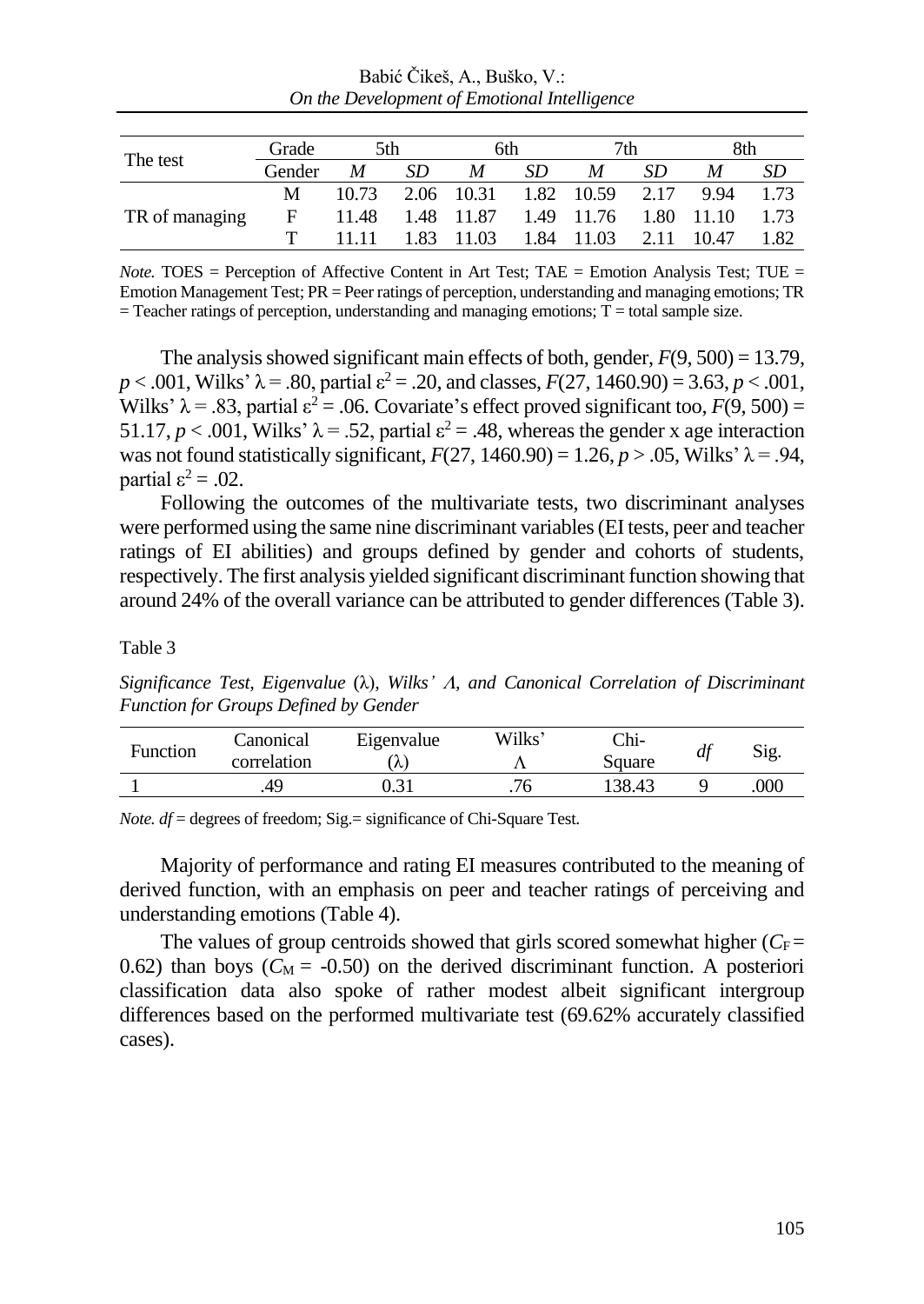Table 4

| EI measures       | <b>Standardized Coefficients</b> | Correlations |
|-------------------|----------------------------------|--------------|
| <b>TOES</b>       | $-0.01$                          | .28          |
| <b>TAE</b>        | 0.01                             | .44          |
| TUE               | 0.27                             | .55          |
| P.- perception    | 0.44                             | .82          |
| P.- understanding | 0.39                             | .81          |
| P.- managing      | $-0.21$                          | .38          |
| T.- perception    | 0.40                             | .71          |
| T.- understanding | 0.21                             | .66          |
| T.- managing      | $-0.31$                          | .55          |

*Standardized Discriminant Function Coefficients and Structure Coefficients with Groups Defined by Gender*

The second discriminant analysis examined the differences among different cohorts of pupils. The analysis produced only one significant discriminant function (Table 5) defined by scores on TAE  $(r = .67)$  and TOES  $(r = .40)$  and to a lesser extent by teacher ratings of EI ability (*r*'s ranging from -.28 to -.30; Table 6). Correlations of other variables with that function were low  $(p < .20)$ . High scores on the function were achieved by students who scored higher on performance measures of perception and understanding of emotions and lower on teacher ratings.

#### Table 5

*Significance Tests, Eigenvalue* (λ)*, Wilks' , and Canonical Correlation of the First Two Discriminant Function for Groups Defined by Cohorts of Students*

| Function | Canonical<br>correlation | Eigenvalue<br>$\sim$ | Wilks' | Chi-<br>Square | df | Sig. |
|----------|--------------------------|----------------------|--------|----------------|----|------|
|          | .4U                      | 0.19                 | .80    | 11.49          |    | .000 |
|          | ١q                       | ).04                 | .96    | 74             |    |      |

*Note. df* = degrees of freedom; Sig. = significance of Chi-Square Test.

#### Table 6

*Standardized Discriminant Function Coefficients and Structure Coefficients for the First Canonical Discriminant Function with Groups Defined by Cohorts of Students*

| EI measures       | <b>Standardized Coefficients</b> | Correlations |
|-------------------|----------------------------------|--------------|
| <b>TOES</b>       | 0.25                             | .40          |
| <b>TAE</b>        | 0.93                             | .67          |
| TUE               | $-0.04$                          | .13          |
| P.- perception    | 0.20                             | .09          |
| P.- understanding | 0.04                             | .02          |
| P.- managing      | $-0.18$                          | $-.05$       |
| T.- perception    | $-0.39$                          | $-.30$       |
| T.- understanding | $-0.44$                          | $-.28$       |
| T.- managing      | $-0.06$                          | $-.29$       |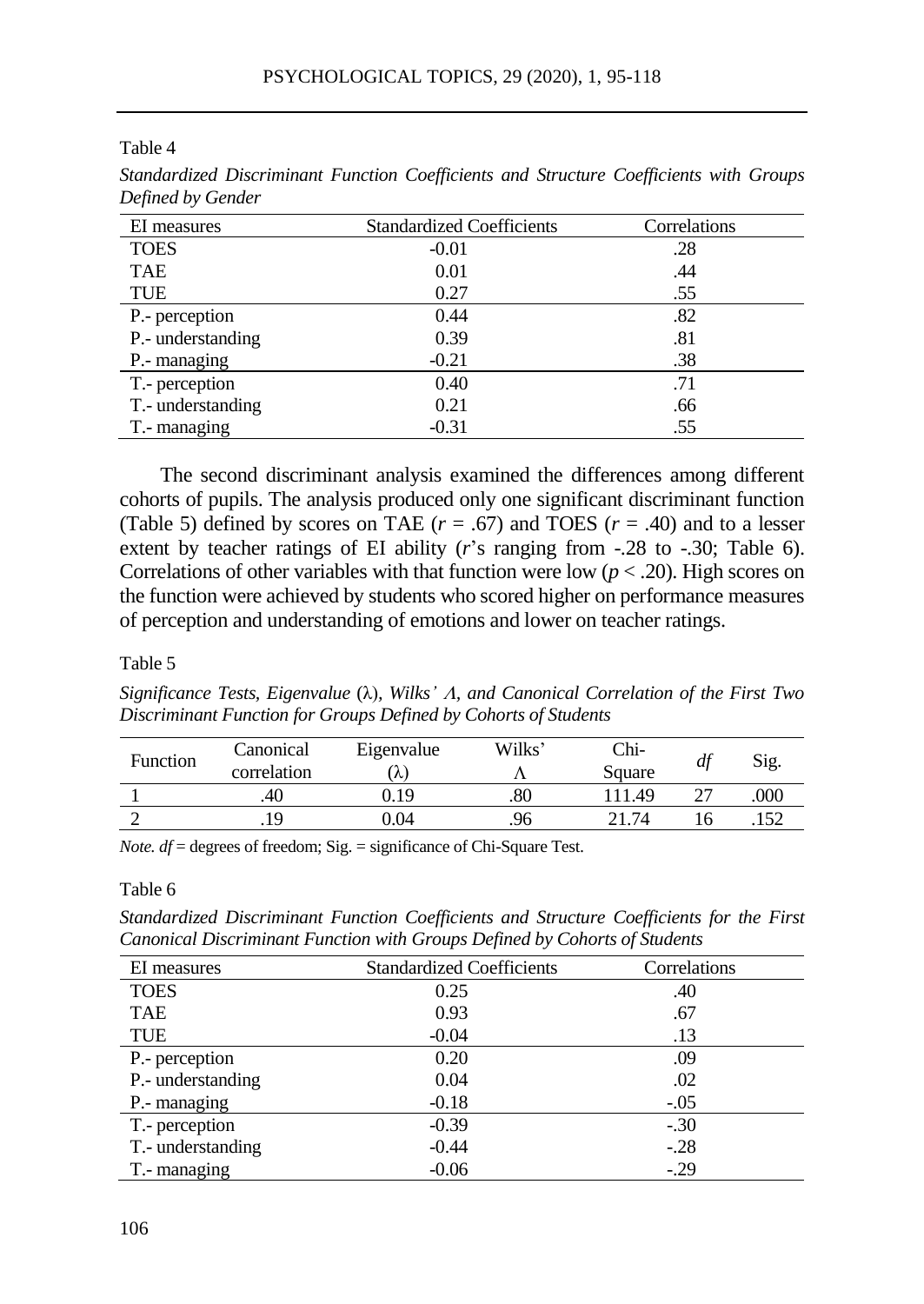Group centroids for the 4 groups of students are given in Table 7. The students of the fifth grade scored the lowest, whereas the eighth graders scored the highest on the function. The adjacent classes showed the biggest difference between the seventh and the eighth grade, while the difference between fifth and sixth grade was the smallest. However, all the observed differences appeared quite small. Also, the TAE and TOES positively correlated with the function, while teacher ratings correlated negatively. The results indicated the growing trajectory of change on EI tests, as we expected, while the trend was opposite on teacher ratings.

Table 7

*Group Centroids of Participants from Different Classes on the First Discriminant Function*

|   | ≂th<br>$\alpha$ req<br>ade<br>ັ | ≤th<br>ora<br>.ae | 7th<br>grade  | oth<br>◟ |
|---|---------------------------------|-------------------|---------------|----------|
| . |                                 | ບ.ບ               | $\sim$<br>v.v |          |

# **Changes in EI Test Scores**

Repeated measures multivariate analysis of covariance (MANCOVA 2 x 2) was performed to examine the changes in EI test scores for boys and girls within the 18 months' interval, while controlling the effect of general cognitive capacity. Significant differences in EI test scores were found between the two waves  $(F(3, \cdot))$  $362$ ) = 3.78, *p* < .05, Wilks'  $\lambda$  = .97, partial  $\varepsilon$ <sup>2</sup> = .03) and between male and female participants  $(F(3, 362) = 18.75, p < .001$ , Wilks'  $\lambda = .87$ , partial  $\varepsilon^2 = .14$ ). Interaction of wave and gender was also found significant  $(F(3, 362) = 8.03, p < .001$ , Wilks'  $\lambda$  $= .94$ , partial  $\varepsilon^2 = .06$ ). Effect of the covariate was significant (*F*(3, 362) = 127.03, *p*  $<$  .001, Wilks' λ = .49, partial ε<sup>2</sup> = .51), while interaction of wave and general cognitive ability was not  $(F(3, 362) = 2.04, p > .05$ , Wilks'  $\lambda = .98$ , partial  $\varepsilon^2 = .02$ ).



*Figure 1.* Means of male and female participants on Perception of affective content in art test (TOES) results in two time points.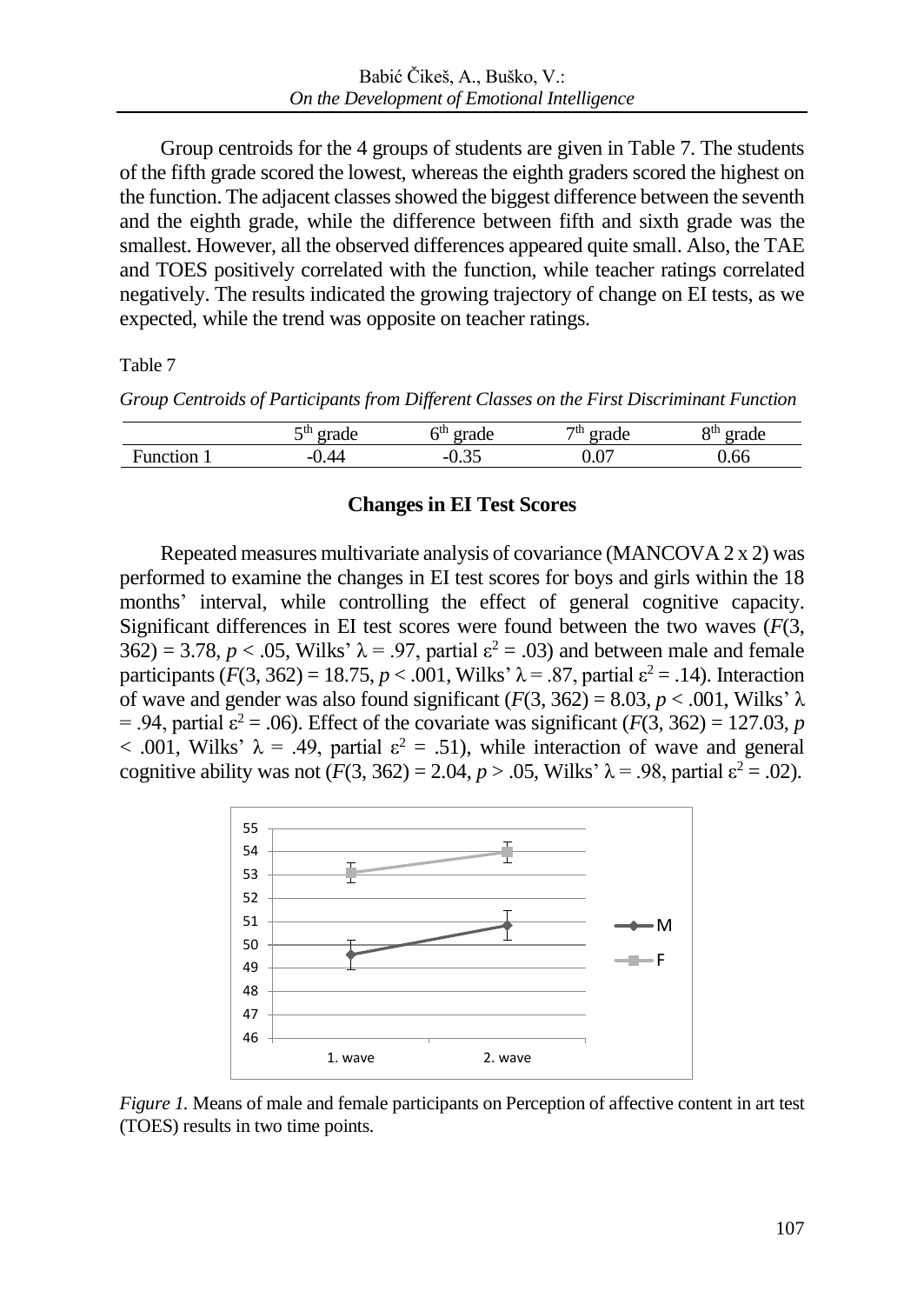

*Figure 2.* Means of male and female participants on Emotional analysis test (TAE) results in two time points.



*Figure 3.* Means of male and female participants on Emotion management test (TUE) results in two time points.

Univariate tests (ANCOVAs) showed that TOES ( $M_1 = 51.26 > M_2 = 52.35$ ,  $F(1, 364) = 3.93$ ,  $p < .05$ ) and TUE  $(M_1 = 55.39 > M_2 = 56.51, F(1, 364) = 7.45, p < .05$ .01) scores could account for the observed differences between two waves, and TAE  $(F_{\text{TAE}}(1, 364) = 10.98, p < .01,$  and TUE,  $F_{\text{TUE}}(1, 364) = 16.97, p < .001$  for the interaction of gender and repeated measurements. A greater increase in TAE scores during the eighteen-month period was observed in girls than in boys. Similarly, a greater increase in TUE scores was shown in girls than in boys, whose scores decreased. Figures 2 and 3 show the means of boys and girls in these tests at two waves of measurement. As for the TOES scores, no significant interaction between wave and gender occurred  $(F(1, 364) = 0.00, p > .05)$ . Effect of general cognitive ability was significant for all EI tests  $(F_{\text{TOES}}(1, 364) = 95.97, p < .001, F_{\text{TAE}}(1, 364)$  $= 374.52, p < .001, F_{\text{TUE}}(1, 364) = 55.79, p < .001$ ), as well as gender effect ( $F_{\text{TOES}}(1, 364)$ )  $364$ ) = 5.58,  $p < .05$ ,  $F_{\text{TAE}}(1, 364) = 18.83$ ,  $p < .001$ ,  $F_{\text{TUE}}(1, 364) = 50.50$ ,  $p < .001$ ).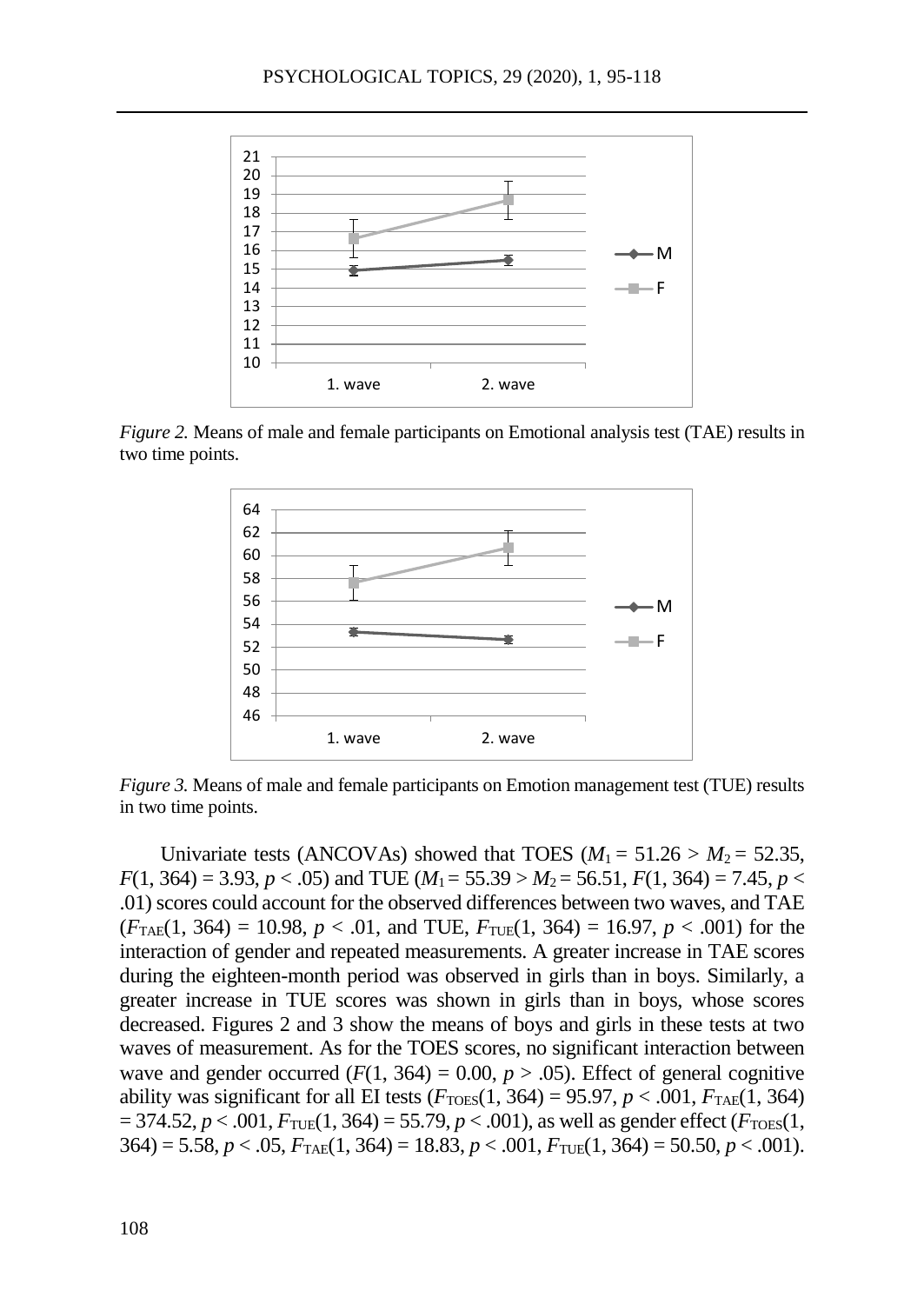Finally, the scores of students of same grades, but different cohorts in EI tests were compared (that is, the students attending  $6<sup>th</sup>$ ,  $7<sup>th</sup>$ , and  $8<sup>th</sup>$  grade in the first wave were compared to students attending  $6<sup>th</sup>$ ,  $7<sup>th</sup>$ , and  $8<sup>th</sup>$  grade in the second wave, respectively) by ANOVA. Majority of differences appeared to be insignificant. The only significant differences were shown for TAE in the  $6<sup>th</sup>(M_1 = 14.63 < M_2 = 15.96$ ,  $F(1, 228) = 4.40, p < .05$ ) and 7<sup>th</sup> grade (*M*<sub>1</sub> = 17.03 > *M*<sub>2</sub> = 15.71, *F*(1, 262) = 4.02,  $p < .05$ ).

# **Discussion**

Three different measurement methods (performance-based tests, peer and teacher reports) were used in this study to assess age and gender differences in EI. Still, EI tests were administered in two waves to examine average changes in the EI measures employed. Age-related changes can be deduced entirely based on longitudinal data differentiating between the age effect and the cohort effect. However, we analysed cross-sectional data too, because the age range of participants (10 to 15) was wider than the age range followed longitudinally (1.5 years). The analysis of cohort differences revealed age variations in EI that mainly applies to the abilities to perceive and understand emotions, suggesting the existence of developmental trends. However, the direction of the observed age differences appears to depend on the source of EI data, that is, the way the EI dimensions were assessed. Older students scored higher on ability-based tests, but lower on teacher ratings. Yet, it should be noted that the obtained differences were rather small. Previous studies showed that the ability to perceive emotions improves in adolescence, but developmental pathways differ for different emotions (Rodger et al., 2015). The test of emotion perception used in our study includes tasks of perceiving emotions in art pictures with emotionally positive and negative content. Participants were to appraise the presence of twenty different emotional states in the pictures, so the repertoire of emotions included was rather wide. It might have been the case that the differences in perception of some emotions appeared to be considerable but non-existent for some other emotions so that taken together, an improvement throughout adolescence, as observed on the level of composite scores, appeared rather small. Another potential reason for the obtained small differences between cohorts might have to do with an aspect of the perception of emotion that we measured. Saarni (2000) stated that during adolescence the progress is detected in awareness of one's emotions, and we assessed perception of emotions in an outside, inanimate object in which the progress could be smaller. Besides, the differences in TAE are in line with other research showing the improvement in understanding of mixed emotions (Burnett et al., 2010; Costa & Faria, 2016; Zajdel et al., 2013).

Furthermore, no cohort differences in the adolescents' ability to manage emotions were detected. Albeit the result is unexpected, no other studies, at least to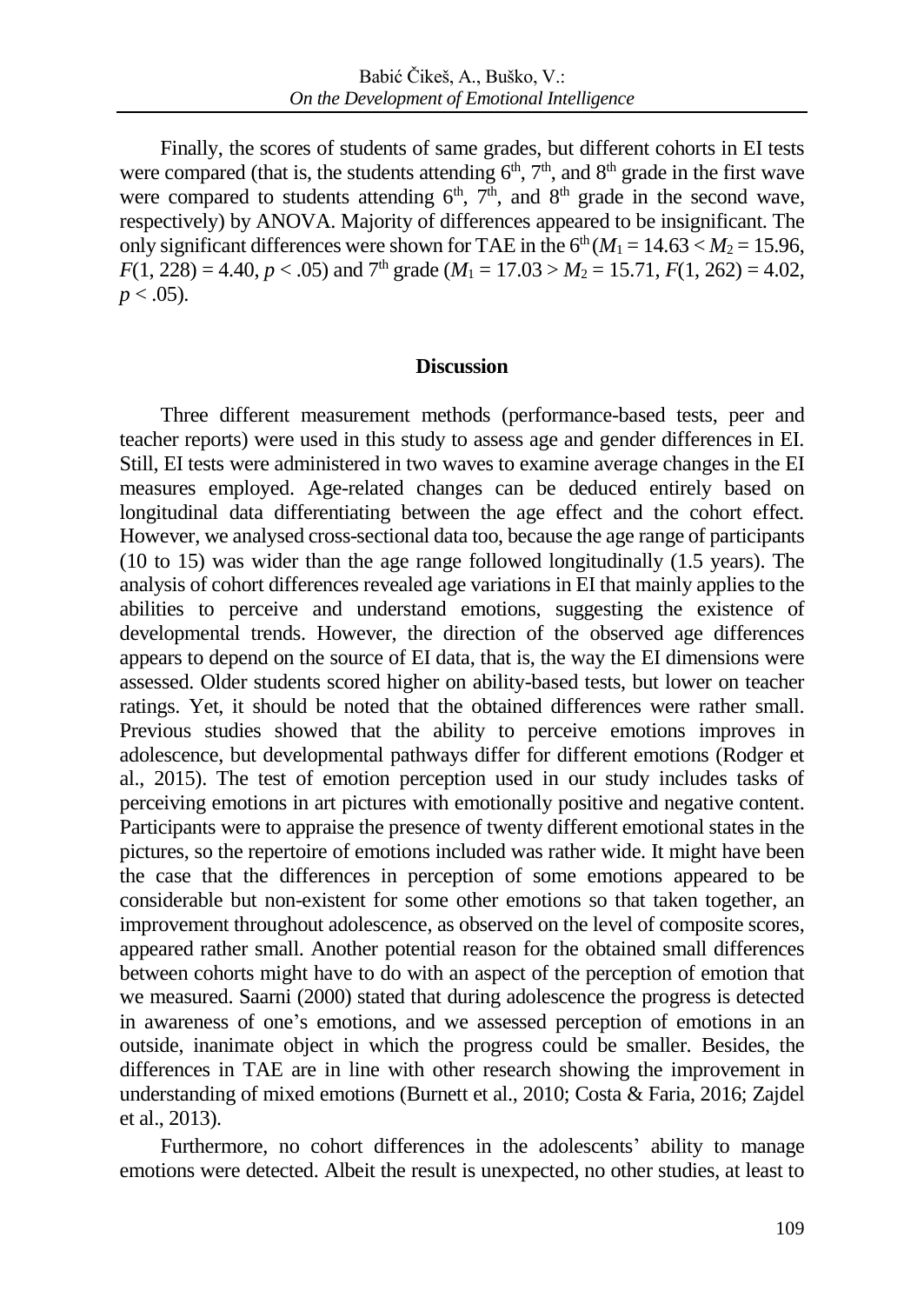our knowledge, reported findings on similar age groups differences in the abilities to manage emotions conceptualized within Mayer and Salovey's model. Available studies investigated some specific regulation strategies, with inconsistent findings on the development (De France & Hollenstein, 2019; Silk et al., 2003; Zimmermann & Iwanski, 2014). Beside somewhat lower reliability estimated for TUE, we might have failed to include some aspect of the ability to manage emotions which is supposedly subject to change at early adolescent age. Moreover, we measured the ability in general, including different emotions, different strategies and managing one's own and others' emotions. That complexity could have affected results in a way that eventual specific change occurring in early adolescence happened to remain hidden.

Another unexpected result was the teachers' lower scores of emotional abilities given to older students. Behavioural manifestations of students' capacities might be affected by hormonal changes and related heightened level of emotionality. On the other hand, older students, and eighth-graders in particular, might fit poorly into the primary education system, both because of manifold pubertal changes and the approaching completion of primary education, which may explain why they are assessed by teachers as less emotionally capable. Teachers' expectations are also likely to have an impact on their own ratings, so that higher expectations from older students may result in lower ratings of EI abilities.

Nevertheless, different trajectories of changes in measures of the same abilities gathered from different sources have brought about the question of whether we measure the same construct, or do different sorts of measures used, measure unrelated aspects of emotional functioning of adolescents. Further studies using new and improved operationalisations of this EI branch, e.g., situation-specific measures, use of objective tests with situations presented through video materials, use of ability ratings given by family members, close friends, and the like, should help clarify whether the observed differences have more to do with measurement issues or the structure of emotional abilities.

Previous investigations suggested that females were slightly better in all EI abilities and that gender differences were more pronounced in self and other people reports compared to ability tests (e.g., Babić Čikeš & Buško, 2015; Bazhydai et al., 2019; Chaplin & Aldao, 2013; Downey, Mountstephen, Lloyd, Hansen, & Stough, 2008). However, early adolescence is the period of intensive development that girls enter earlier than boys. Accordingly, we expected girls to score higher in all EI measures, including peers' and teachers' reports. Our study confirmed these expectations, with some exceptions. All EI measures contributed to the observed gender differences, the most evident being peer and teacher ratings of recognizing and understanding emotions. It seems that differences are more obvious at the behavioural level in everyday situations than at the level of latent abilities. At least two possible explanations could be offered. One is that, regardless of the degree to which they possess them, women use their emotional abilities more widely in their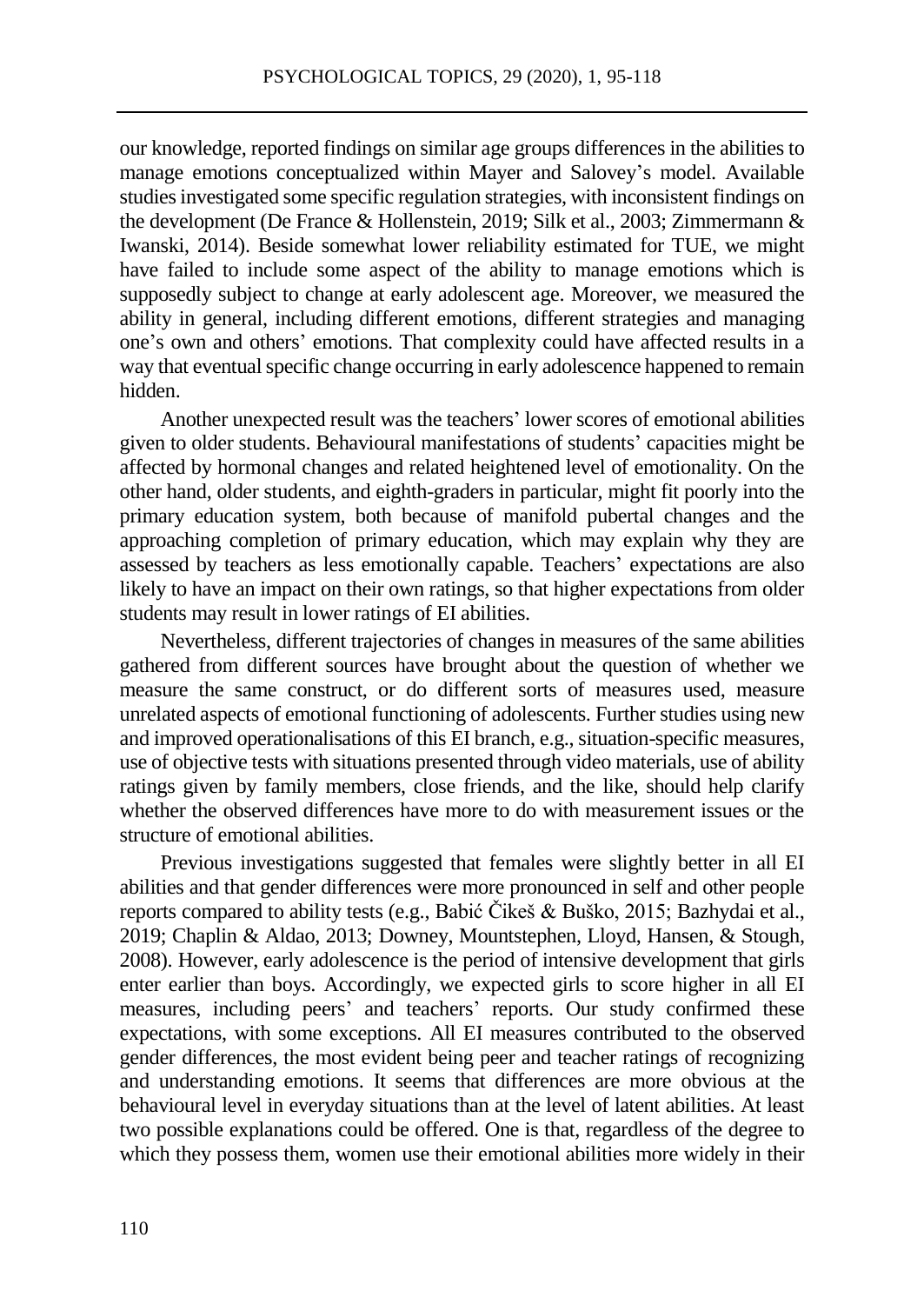everyday life, which is why such abilities are more visible to those who rate them. The other interpretation is that observers are more inclined to perceive emotional skills in women. Given the socialization processes underlying gender differences in processing of emotions (e.g., Kennedy Root & Denham, 2010) both explanations look grounded to some extent.

Gender differences were the least visible on the TOES and peer ratings of managing emotions. Other studies also report higher scores of girls on peer-rated ability to perceive and understand emotions (Charbonneau & Nicol, 2002), but not on the ability to manage emotions (Buško & Babić, 2006). It seems that girls are seen as having more knowledge about emotions, but not having better regulation strategies. Furthermore, results revealed no gender by age interaction in crosssectional data which challenges the findings of an increase of gender differences with age (Chaplin & Aldao, 2013; Zimmermann & Iwanski, 2014).

The analyses of two-wave data revealed the changes in TOES and TUE test scores over the year and a half period on a sample of students who attended the fifth, sixth and seventh grade in the first wave. These results are only partially consistent with the results of the cross-sectional data analysis, where the differences among cohorts were most pronounced in TAE and TOES. TAE measures the understanding of emotional speech, and out of all EI measures used it shows the highest correlation with verbal abilities. The observed progress in TAE scores might be due to the advancement in verbal abilities, especially given the age differences in Vocabulary Scale scores. In longitudinal research on high school students (Costa & Faria, 2016) verbal abilities correlated with the initial level of understanding emotion, but not with the progress in that ability during the investigated period.

Interestingly, TUE scores showed no progress with age in cross-sectional analysis while two waves analysis revealed significant improvement in this ability. Individual changes in emotional management ability are not visible on the average level. The fact that longitudinal analysis covers shorter period than cross-sectional makes this finding even more interesting. The same analysis demonstrated gender differences in changes in TAE and TUE scores. In both tests an increase over a year and a half period was shown by girls, whereas a slight decrease in TUE scores was recorded in boys. The finding is probably explainable by the developmental differences, i.e., a delayed occurrence of pubertal changes in boys when compared to girls, which was also visible both on the level of cognitive abilities and in gender differences in verbal abilities, found in our and other studies (Davies & Rose, 1999).

Results of both the cross-sectional and two waves analysis revealed a significant effect of general cognitive ability on all EI measures. This is probably partly due to verbal content of EI tests but is also theoretically expected in view of the role of verbalization of emotional experience in emotion processing (Austin, 2010; Ackerman & Izard, 2004). The results of the longitudinal analysis could be affected by the retention of participants. Students who did not participate in the second wave scored somewhat lower in the *Mill Hill Vocabulary Scale*, TOES and TAE. The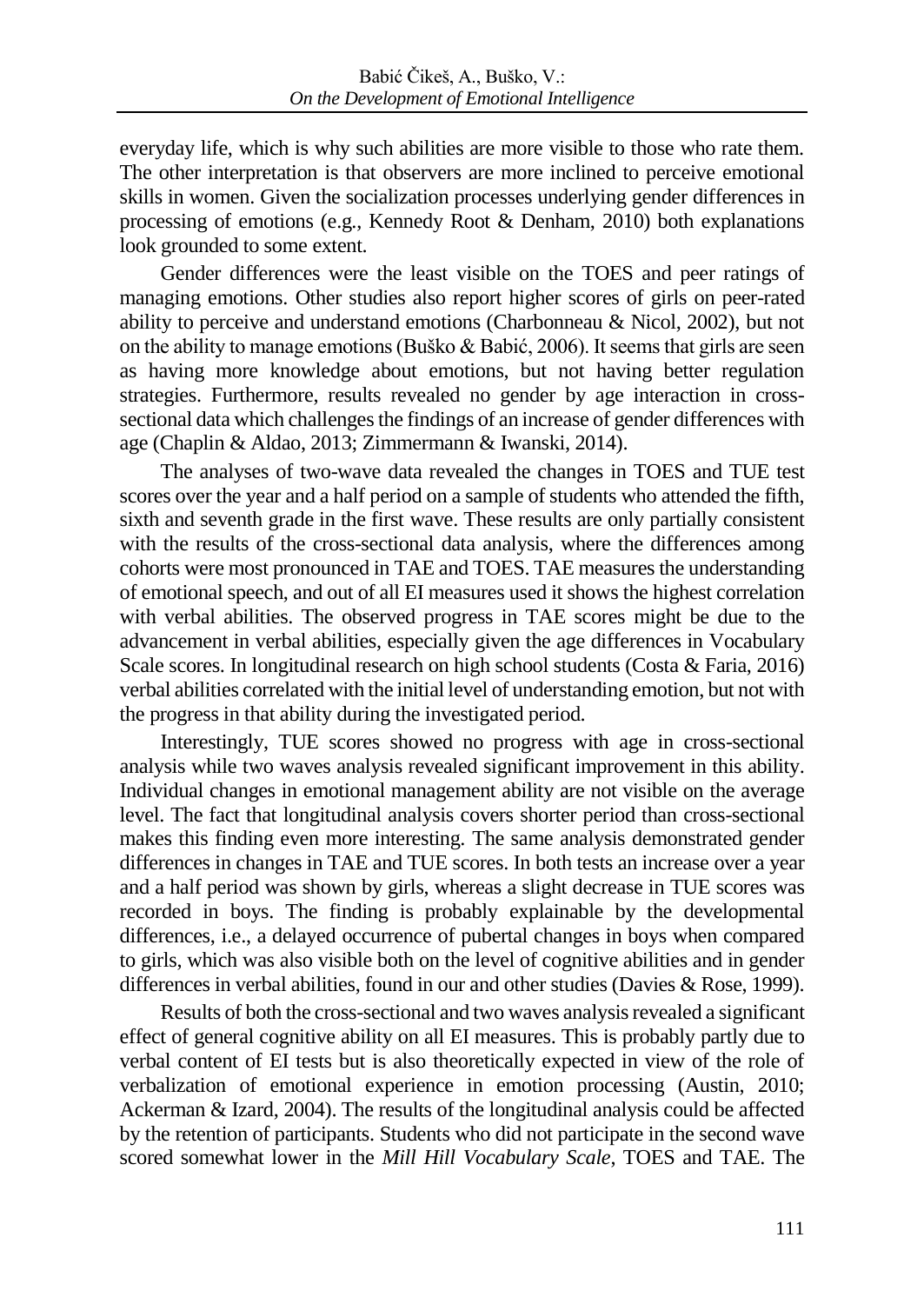observed changes in the EI tests might thus have been underestimated to some extent, especially considering the role of verbal abilities in the development of EI abilities.

Longitudinal-sequential design enabled us to compare EI scores of participants of the same age but belonging to different cohorts. In general, no noted differences were observed between cohorts. The only significant differences were found in  $6<sup>th</sup>$ and  $7<sup>th</sup>$  grade participants in TAE scores, with the opposite directions of the observed differences. There seems that no confounding factors related to the cohorts compared nor repeated measurement had an effect on the obtained results.

Finally, several limitations of this study should be stated. They primarily refer to the research design and the selection of some measurement methods and instruments. Although our research enabled analyses and mutual comparisons of cross-sectional and the data on the changes of EI in early adolescence, only performance-based measures were administered twice. Longitudinal design with more waves and repeated measurements of all the variables used would provide a more complete and clearer picture of EI development. Research problems dealt with in this study focused on average intergroup differences with groups defined by age, and the average differences in scores of the same groups in different time points, that it, observed prospectively. Thus, all the data are analysed on a group level using multivariate analyses of (co)variance with the cross-sectional and repeated measures data. Albeit the analyses applied are suitable for the stated research questions and the given methodological circumstances, its obvious limitations are worth mentioning. Stronger prospective designs including more waves of data, as well the analyses done on latent variables would, of course, enable studying the trajectories of latent changes. Furthermore, psychometric properties of some of the instruments (i.e., TUE) were weaker than expected. The nature of the measured constructs, i.e., its complexity and developmental aspects, could have affected the reliability of the measures. This issue, however, should be explored in further studies with multiple waves and different sources of reliability estimates. Additionally, for the peer ratings, it should be checked if an unlimited number of nominations results with better interindividual score discrimination. Regarding teacher ratings, the obtained high correlations between ratings of different EI abilities, suggesting the presence of hallo effect, speak of its low discriminant validity in EI research. Prior training of teachers about EI abilities as well as collecting data from a larger number of raters should lessen these effects and make teacher ratings more effective.

## **Conclusion**

The study showed that girls and older adolescents scored higher on EI measures. The exceptions of these general findings were the results based on teacher ratings of EI abilities showing lower scores for eighth graders compared to others. Furthermore, the study confirmed significant changes in EI in the 18 months' period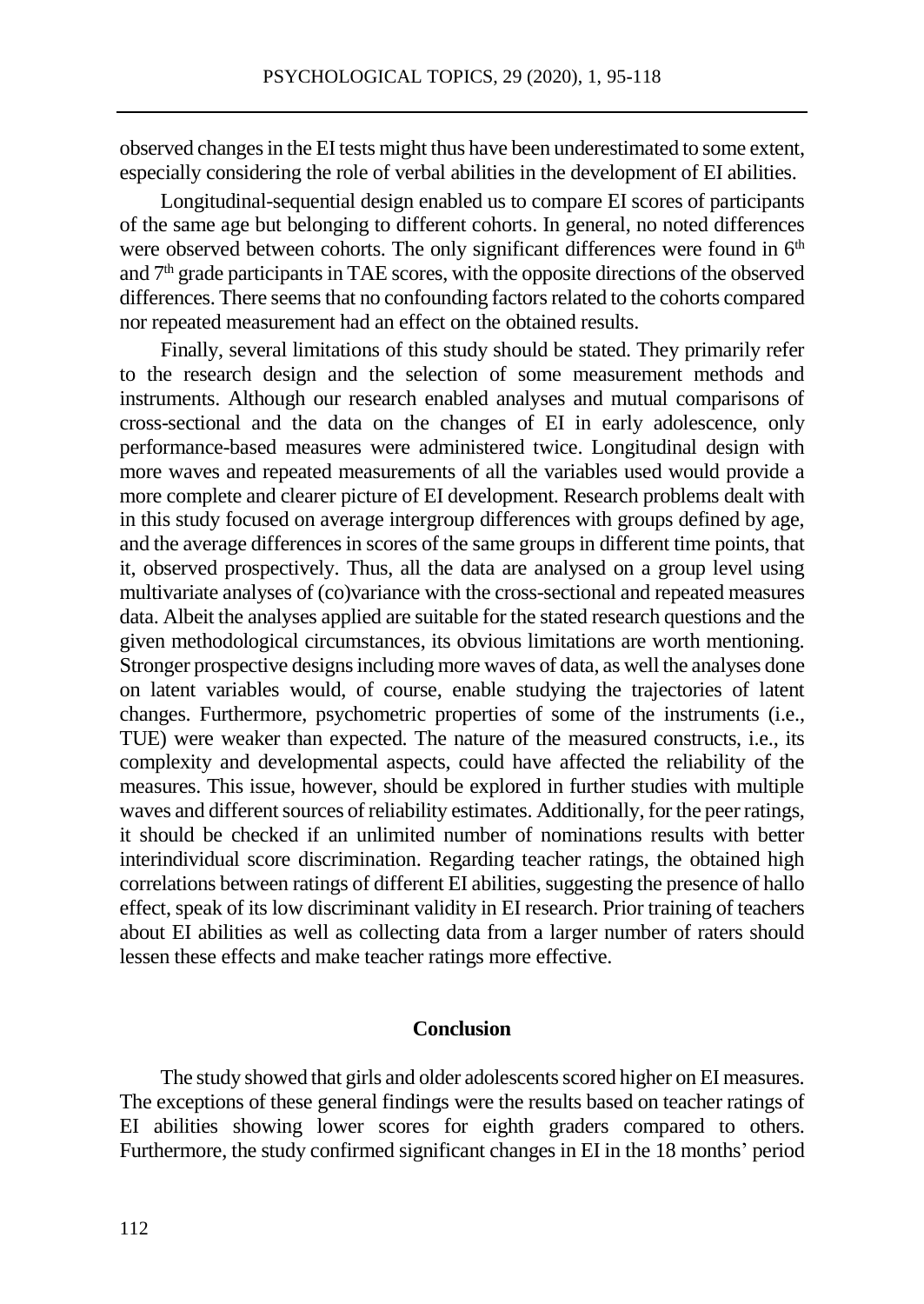as measured by performance-based instruments. Overall, it could be concluded that both the size and trajectories of change in EI abilities during early adolescence vary with gender, the EI dimension examined and the measures applied. These results should be re-examined by new longitudinal studies including preferably a longer period of development, more waves and smaller periods between waves. Challenge for developmental research is certainly a construction of comparable instruments intended to measure EI in different developmental periods. Lastly, investigation of emotional abilities in an emotion-specific manner and with reference to specific contexts (e.g., family, school) might be a promising research path.

#### **References**

- Ackerman, B. P., & Izard, C. E. (2004). Emotion cognition in children: Introduction to the special issue. *Journal of Experimental Child Psychology, 89*, 271-275. do[i:10.1016/j.jecp.2004.08.003](http://dx.doi.org/10.1016/j.jecp.2004.08.003)
- Arterberry, M. E., Perry, E. T., Price, C. M., & Steimel, S. A. (2020). Emotional understanding predicts facial recognition in 3- to 5-year-old children. *European Journal of Developmental Psychology, 17*, 293-306. doi:10.1080/17405629.2019.1589445
- Austin, E. J. (2010). Measurement of ability emotional intelligence: Results for two new tests. *British Journal of Psychology, 101*, 563-578. doi[:10.1348/000712609x474370](http://dx.doi.org/10.1348/000712609x474370)
- Babić Čikeš, A., & Buško, V. (2012, December). Does ability-based emotional intelligence contribute to school achievement of elementary school pupils? In *Proceedings in*  Advanced Research in Scientific Areas. Paper presented at The 1<sup>st</sup> Virtual International Conference: Advanced Research in Scientific Areas, Slovakia (p. 720-724). Retreived from http://www.arsa-conf.com/archive/?vid=1&aid=1&kid=60101
- Babić Čikeš, A., & Buško, V. (2015). Emocionalna inteligencija u ranoj adolescenciji: Korelati sposobnosti upravljanja emocijama i predikcija školskog uspjeha [Emotional intelligence in early adolescence: Correlates of emotion management abilities and the prediction of school achievement]. *Društvena istraživanja, 24*, 21-45. doi:10.5559/ di.24.1.02
- Bazhydai, M., Ivcevic, Z., Brackett, M. A., & Widen, S. C. (2019). Breadth of emotion vocabulary in early adolescence. *Imagination, Cognition and Personality: Consciousness in Theory, Research, and Clinical Practice, 38*(4), 378-404. doi:10.1177/0276236618765403
- Billings, C. E. W., Downey, L. A., Lomas, J. E., Lloyd, J., & Stough, C. (2014). Emotional intelligence and scholastic achievement in pre-adolescent children. *Personality and Individual Differences*, *64*, 14-18. doi:10.1016/j.paid.2014.01.017
- Brackett, M. A., Rivers, S. E., & Salovey, P. (2011). Emotional intelligence: Implications for personal, social, academic and workplace success. *Social and Personality Psychology Compass*, *5*(1)*,* 88-103. doi:[10.1111/j.1751-9004.2010.00334.x](http://dx.doi.org/10.1111/j.1751-9004.2010.00334.x)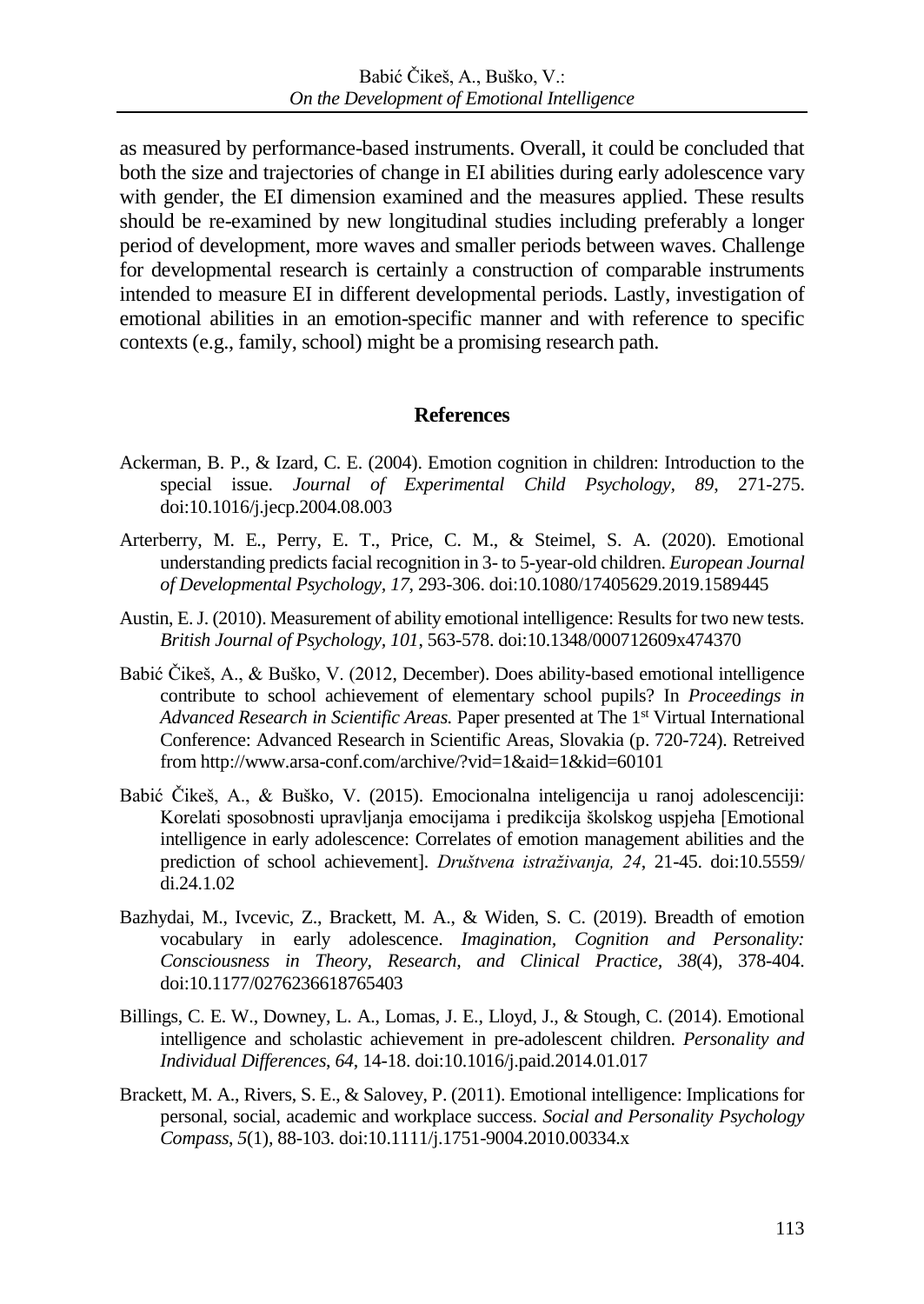- Brackett, M. A., Rivers, S. E., Shiffman, S., Lerner, N., & Salovey, P. (2006). Relating emotional abilities to social functioning: A comparison of self-report and performance measures of emotional intelligence. *Journal of Personality and Social Psychology, 91*, 780-795. do[i:10.1037/0022-3514.91.4.780](https://doi.org/10.1037/0022-3514.91.4.780)
- Buchich, M., & MacCann, C. (2019). Emotional intelligence research in Australia: Past contributions and future directions. *Australian Journal of Psychology, 71*(1), 59-67. do[i:10.1111/ajpy.12231](https://doi.org/10.1111/ajpy.12231)
- Burnett, S., Thompson, S., Bird, G., & Blakemore, S. J. (2010). Pubertal development of the understanding of social emotions: Implications for education. *Learning and Individual Differences, 21*, 681-689. doi[:10.1016/j.lindif.2010.05.007](http://dx.doi.org/10.1016/j.lindif.2010.05.007)
- Buško, V., & Babić, A. (2006). Prilog empirijskoj provjeri uloge emocionalne inteligencije u školskom postignuću osnovnoškolaca [An empirical evaluation of role of emotional intelligence in school achievement of primary school pupils]. *Odgojne znanosti, 8*, 313- 326.
- Buško, V., & Babić Čikeš, A. (2013). Emotional intelligence in early adolescence: Validation data based on peer ratings and an objective ability-based test. *International Journal of Humanities and Social Science Invention*, *5*, 54-62.
- Casale, S., Tella, L., & Fioravanti, G. (2013). Preference for online interactions among young people: Direct and indirect effects of emotional intelligence. *Personality and Individual Differences, 54*(4), 524-529. doi[:10.1016/j.paid.2012.10.023](http://dx.doi.org/10.1016/j.paid.2012.10.023)
- Chaplin, T., & Aldao, A. (2013). Gender differences in emotion expression in children: A meta-analytic review. *Psychological Bulletin, 139,* 735-765*.* [doi:10.1037/a0030737](https://doi.org/10.1037/a0030737)
- Charbonneau, D., & Nicol, A. A. M. (2002). Emotional intelligence and leadership in adolescents. *Personality and Individual Differences, 33,* 1101-1113. do[i:10.1016/](http://dx.doi.org/10.1016/s0191-8869%2801%2900216-1) [s0191-8869\(01\)00216-1](http://dx.doi.org/10.1016/s0191-8869%2801%2900216-1)
- Costa, A., & Faria, L. (2016). Emotional intelligence throughout Portuguese secondary school: A longitudinal study comparing performance and selfreport measures. *European Journal of Psychology of Education, 31*(3), 419-437. doi:10.1007/s10212-015-0274-5
- Côté, S., Lopes, P. N., Salovey, P., & Miners, C. T. H. (2010). Emotional intelligence and leadership emergence in small groups. *The Leadership Quarterly, 21*, 496-508. do[i:10.1016/j.leaqua.2010.03.012](http://dx.doi.org/10.1016/j.leaqua.2010.03.012)
- Davies, P. L., & Rose, J. D. (1999). Assessment of cognitive development in adolescents by means of neuropsychological tasks. *Developmental Neuropsychology, 15*, 227-248. do[i:10.1080/87565649909540747](http://dx.doi.org/10.1080/87565649909540747)
- De France, K., & Hollenstein, T. (2019). Emotion regulation and relations to well-being across the lifespan. *Developmental Psychology*, *55*(8), 1768-1774. doi:10.1037/ dev0000744
- Demetriou, A. (2000). Organization and development of self-understanding and selfregulation: Toward a general theory. In M. Boekaerts, P. R. Pintrich, & M. Zeidner (Eds.), *Handbook of self-regulation* (pp. 209-251). San Diego: Academic Press. do[i:10.1016/b978-012109890-2/50036-6](http://dx.doi.org/10.1016/b978-012109890-2/50036-6)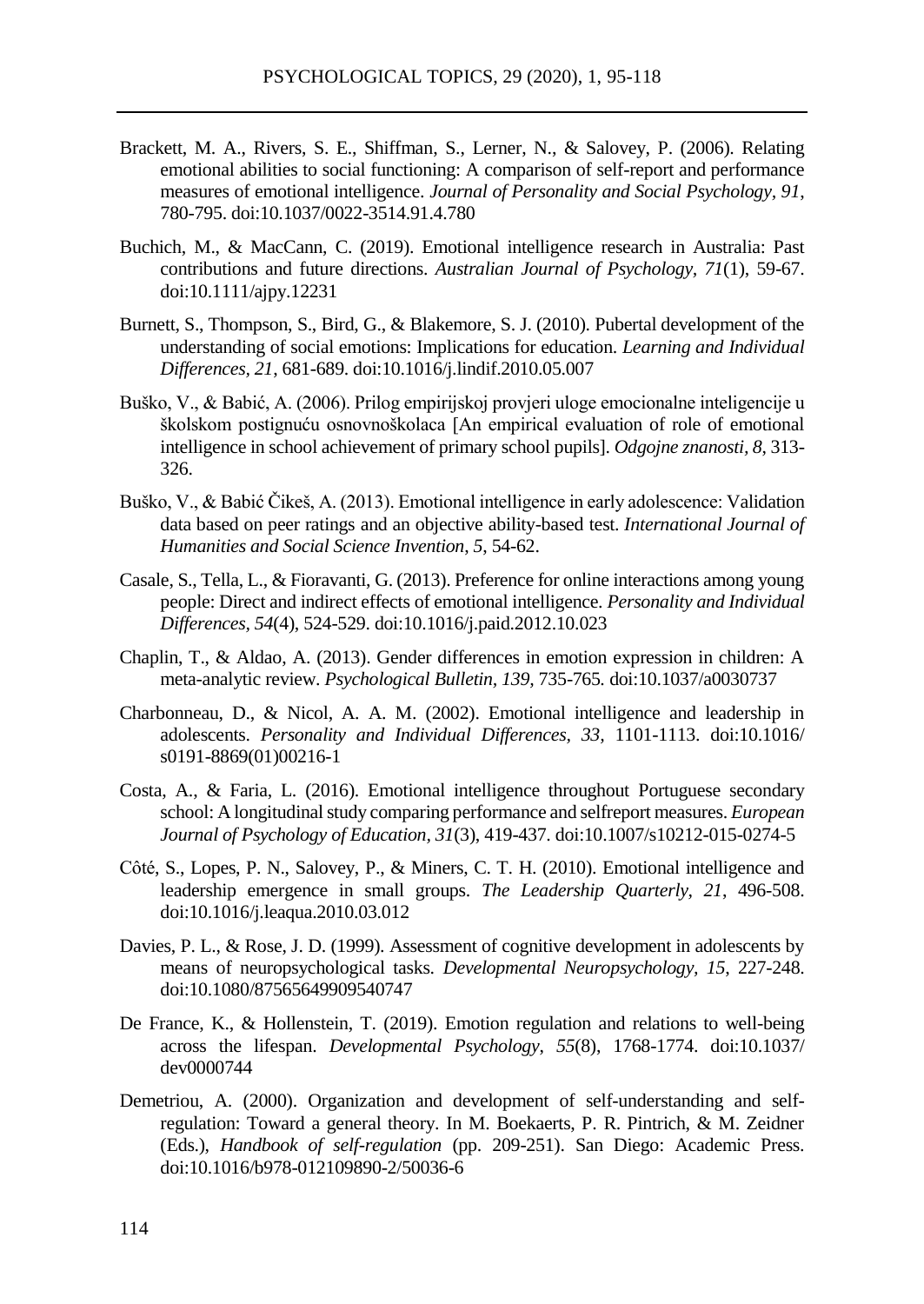- Domes, G., Lischke, A., Berger, C., Grossmann, A., Hauenstein, K., Heinrichs, M., & Herpertz, S. C. (2010). Effects of intranasal oxytocin on emotional face processing in women. *Psychoneuroendocrinology*, *35*, 83-93[. doi:10.1016/j.psyneuen.2009.06.016](http://dx.doi.org/10.1016/j.psyneuen.2009.06.016)
- Downey, L. A., Mountstephen, J., Lloyd, J., Hansen, K., & Stough, C. (2008). Emotional intelligence and scholastic achievement in Australian adolescents. *Australian Journal of Psychology, 60,* 10-17. doi:10.1080/00049530701449505
- Elfenbein, H. A., & MacCann, C. (2017). A closer look at ability emotional intelligence (EI): What are its component parts, and how do they relate to each other? *Social and Personality Psychology Compass, 11*(7). doi:10.1111/spc3.12324
- Evans, T. R., Hughes, D. J., & Steptoe-Warren, G. (2019). A conceptual replication of emotional intelligence as a second-stratum factor of intelligence. *Emotion*. *Advance online publication*. http://dx.doi.org/10.1037/emo0000569
- Fan, H., Jackson, T., Yang, X., Tang, W., & Zhang, J. (2010). The factor structure of the Mayer-Salovey-Caruso Emotional Intelligence Test V 2.0 (MSCEIT): A meta-analytic structural equation modeling approach. *Personality and Individual Differences, 48*, 781- 785. [doi:10.1016/j.paid.2010.02.004](http://dx.doi.org/10.1016/j.paid.2010.02.004)
- Fischer, A. H., Kret, M. E., & Broekens, J. (2018). Gender differences in emotion perception and self-reported emotional intelligence: A test of the emotion sensitivity hypothesis. *PloS ONE*, *13*(1), e0190712. doi:10.1371/journal.pone.0190712
- Gil-Olarte Márquez, P., Martín, R. P., & Brackett, M. A. (2006). Relating emotional intelligence to social competence and academic achievement in high school students. *Psicothema, 18*, 118-123.
- Gullone, E., Hughes, E. K., King, N. J., & Tonge, B. (2010). The normative development of emotion regulation strategy use in children and adolescents: A 2-year follow-up study. *Journal of Child Psychology and Psychiatry, 51*, 567-574. doi:10.1111/j.1469- 7610.2009.02183.x
- Jaffe, M., Gullone, E., & Hughes, E. K. (2010). The roles of temperamental dispositions and perceived parenting behaviours in the use of two emotion regulation strategies in late childhood. *Journal of Applied Developmental Psychology, 31*, 47-59. do[i:10.1016/](http://dx.doi.org/10.1016/j.appdev.2009.07.008) [j.appdev.2009.07.008](http://dx.doi.org/10.1016/j.appdev.2009.07.008)
- Kennedy Root, A., & Denham, S. A. (2010). The role of gender in the socialization of emotion: Key concepts and critical issues. *New Directions for Child and Adolescent Development, 128,* 1-9. doi[:10.1002/cd.265](http://dx.doi.org/10.1002/cd.265)
- Kong, D. T. (2014). Mayer-Salovey-Caruso Emotional Intelligence Test (MSCEIT/MEIS) and overall, verbal, and nonverbal intelligence: Meta-analytic evidence and critical contingencies. *Personality and Individual Differences, 66*, 171-175. [doi:10.1016/j.paid.](http://dx.doi.org/10.1016/j.paid.2014.03.028) [2014.03.028](http://dx.doi.org/10.1016/j.paid.2014.03.028)
- Križan, L., & Matešić, K. (Ed.) (2001). *Priručnik za Ravenove progresivne matrice i ljestvice rječnika/ Mill Hill ljestvice rječnika [Manual for Raven's Progressive Matrices and Vocabulary Scales/ Mill Hill Vocabulary Scales]*. Jastrebarsko: Naklada Slap.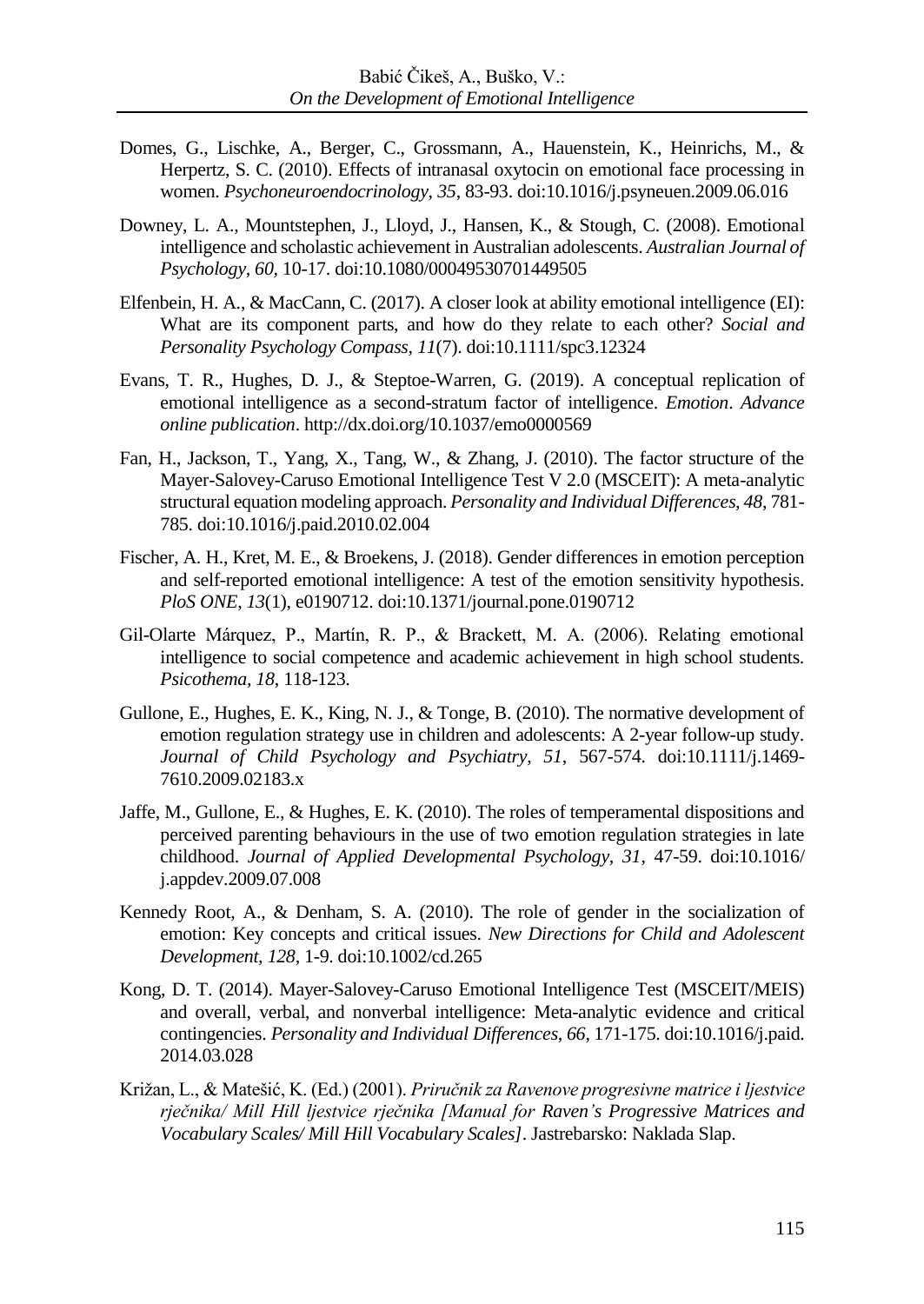- Kulenović, A., Balenović, T., & Buško, V. (2000). Test analize emocija: Jedan pokušaj objektivnog mjerenja sposobnosti emocionalne inteligencije [Emotion analysis test: Attempt at designing an objective measure of a component of emotional intelligence]. *Suvremena psihologija, 3*, 27-48.
- Labouvie-Vief, G. (2015). *Integrating emotions and cognition throughout the lifespan*. Cham, Switzerland: Springer International Publishing.
- Lawrence, K., Campbell, R., & Skuse, D. (2015). Age, gender, and puberty influence the development of facial emotion recognition. *Frontiers in Psychology*, *6*, 761. do[i:10.3389/fpsyg.2015.00761](https://doi.org/10.3389/fpsyg.2015.00761)
- MacCann, C., Fogarty, G. J., Zeidner, M., & Roberts, R. D. (2011). Coping mediates the relationship between emotional intelligence (EI) and academic achievement. *Contemporary Educational Psychology, 36*, 60-70[. doi:10.1016/s0191-8869\(03\)00123-5](http://dx.doi.org/10.1016/s0191-8869%2803%2900123-5)
- MacCann, C., Roberts, R. D., Matthews, G., & Zeidner, M. (2004). Consensus scoring and empirical option weighting of performance-based emotional intelligence (EI) tests. *Personality and Individual Differences, 36,* 645-662. [doi:10.1016/S0191-8869](http://dx.doi.org/10.1016/S0191-8869%2803%2900123-5) [\(03\)00123-5](http://dx.doi.org/10.1016/S0191-8869%2803%2900123-5)
- Mayer, J. D., Caruso, D. R., & Salovey, P. (2016). The ability model of emotional intelligence: Principles and updates. *Emotion Review, 8*(4), 290-300. doi:10.1177/ 1754073916639667
- Mayer, J. D., & Salovey, P. (1997). What is emotional intelligence? In P. Salovey & D. Sluyter (Eds.), *Emotional development and emotional intelligence: Implications for educators* (pp. 3-31). New York: Basic Books.
- McRae, K., Gross, J. J., Weber, J., Robertson, E. R., Sokol-Hessner, P., Ray, R. D., Gabrieli, J. D. E., & Ochsner, K. N. (2012). The development of emotion regulation: An fMRI study of cognitive reappraisal in children, adolescents and young adults. *Social Cognitive and Affective Neuroscience, 7*, 11-22. do[i:10.1093/scan/nsr093](https://dx.doi.org/10.1093%2Fscan%2Fnsr093)
- Oatley, K., & Jenkins, J. M. (2003). *Razumijevanje emocija [Understanding of emotions]*. Jastrebarsko: Naklada Slap.
- Papić, M., & Kulenović, A. (2003, prosinac). *Može lise emocionalna inteligencija prepoznati u procjenama? [Can emotional intelligence be recognized in peer-reports?].* Paper presented at the 16<sup>th</sup> Ramiro Bujas' Days, Zagreb, Croatia.
- Pardeller, S., Frajo-Apor, B., Kemmler, G., & Hofer, A. (2017). Emotional intelligence and cognitive abilities - Associations and sex differences. *Psychology, Health & Medicine*, *22*(8), 1001-1010. doi[:10.1080/13548506.2016.1255766](http://dx.doi.org/10.1080/13548506.2016.1255766)
- Petrides, K. V., Furnham, A., & Mavroveli, S. (2007). Trait emotional intelligence: Moving forward in the field of EI. In G. Matthews, M. Zeidner, & R. Roberts (Eds.), *Emotional intelligence: Knowns and unknowns (Series in Affective Science*) (pp. 151-166). Oxford: Oxford University Press. [doi:10.1093/acprof:oso/9780195181890.003.0006](http://dx.doi.org/10.1093/acprof:oso/9780195181890.003.0006)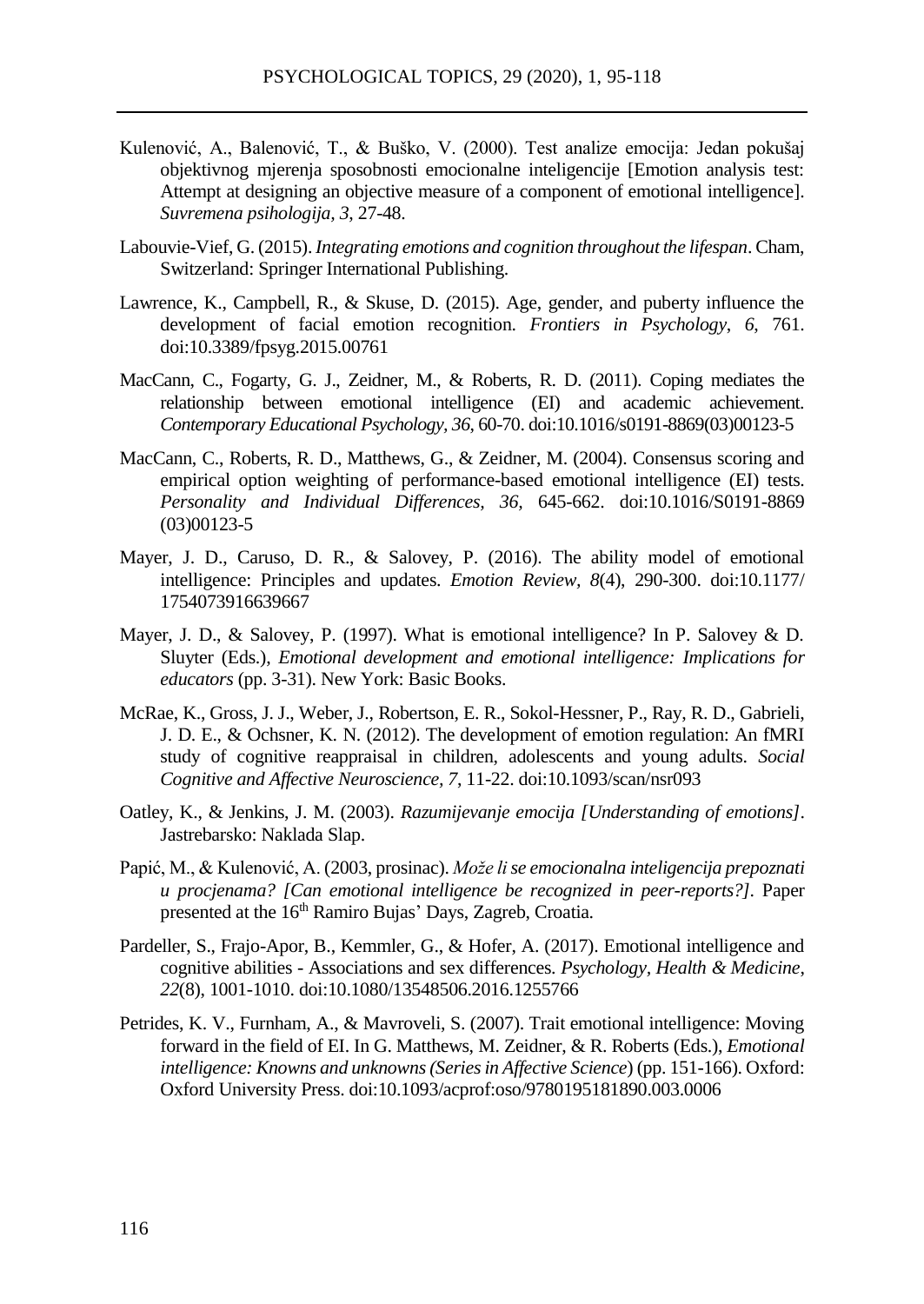- Rivers, S. E., Brackett, M. A., & Salovey, P. (2008). Measuring emotional intelligence as a mental ability in adults and children. In G. J. Boyle, G. Matthews, & D. H. Saklofske (Eds.), *The Sage handbook of personality theory and assessment* (Vol. 2: Personality measurement and testing, pp. 440-460). Los Angeles: Sage. [doi:10.4135/](http://dx.doi.org/10.4135/9781849200479.n21) [9781849200479.n21](http://dx.doi.org/10.4135/9781849200479.n21)
- Roberts, R. D., Schulze, R., O'Brien, K., MacCann, C., Reid, J., & Maul, A. (2006). Exploring the validity of the Mayer-Salovey-Caruso Emotional Intelligence Test (MSCEIT) with established emotions measures. *Emotion, 6,* 663-669[. doi:10.1037/1528-3542.6.4.663](https://doi.org/10.1037/1528-3542.6.4.663)
- Rodger, H., Vizioli, L., Ouyang, X., & Caldara, R. (2015). Mapping the development of facial expression recognition. *Developmental Science, 18*, 926-939. doi:10.1111/desc.12281
- Saarni, C. (2000). Emotional competence: A developmental perspective. In R. Bar-On & J. D. A. Parker (Eds.), *The handbook of emotional intelligence: Theory, development, assessment, and application at home, school, and in the workplace* (pp. 68-91). San Francisco, CA: Jossey-Bass.
- Salavera, C., Usan, P., & Jarie, L. (2017). Emotional intelligence and social skills on selfefficacy in secondary education students. Are there gender differences? *Journal of Adolescence*, *60*, 39-46. doi[:10.1016/j.adolescence.2017.07.009](http://dx.doi.org/10.1016/j.adolescence.2017.07.009)
- Schutte, N. S., & Loi, N. M. (2014). Connections between emotional intelligence and workplace flourishing. *Personality and Individual Differences*, *66*, 134-139. do[i:10.1016/j.paid.2014.03.031](http://dx.doi.org/10.1016/j.paid.2014.03.031)
- Silk, J. S., Steinberg, L., & Morris, A. (2003). Adolescents' emotion regulation in daily life: Links to depressive symptoms and problem behavior. *Child Development, 74*, 1869- 1880. doi:10.1046/j.1467-8624.2003.00643.x
- Smrtnik Vitulić, H. (2009). The development of understanding of basic emotions from middle childhood to adolescence. *Studia Psychologica, 51*, 3-20.
- Sullivan, T. N., Helms, S. W., Kliewer, W., & Goodman, K. L. (2010). Associations between sadness and anger regulation coping, emotional expression, and physical and relational aggression among urban adolescents. *Social Development, 19*, 30-51. doi:10.1111/j. 1467-9507.2008.00531.x
- Takšić, V., Arar, Lj., & Molander, B. (2004). Measuring one aspect of emotional intelligence: Accuracy of perception of affective content in art. *Studia Psychologica, 46*, 195-202.
- Thomas, L. A., De Bellis, M. D., Graham, R., & LaBar, K. S. (2007). Development of emotional facial recognition in late childhood and adolescence. *Developmental Science*, *10*(5), 547-558. doi:10.1111/j.1467-7687.2007.00614.x
- Van Rooy, D. L., Viswesvaran, C., & Pluta, P. (2005). An evaluation of construct validity: What is this thing called emotional intelligence? *Human Performance, 18*, 445-462. [doi:10.1207/s15327043hup1804\\_9](http://dx.doi.org/10.1207/s15327043hup1804_9)
- Wright, R., Riedel, R., Sechrest, L., Lane, R. D., & Smith, R. (2018). Sex differences in emotion recognition ability: The mediating role of trait emotional awareness. *Motivation and Emotion*, *42*(1), 149-160. do[i:10.1007/s11031-017-9648-0](http://dx.doi.org/10.1007/s11031-017-9648-0)